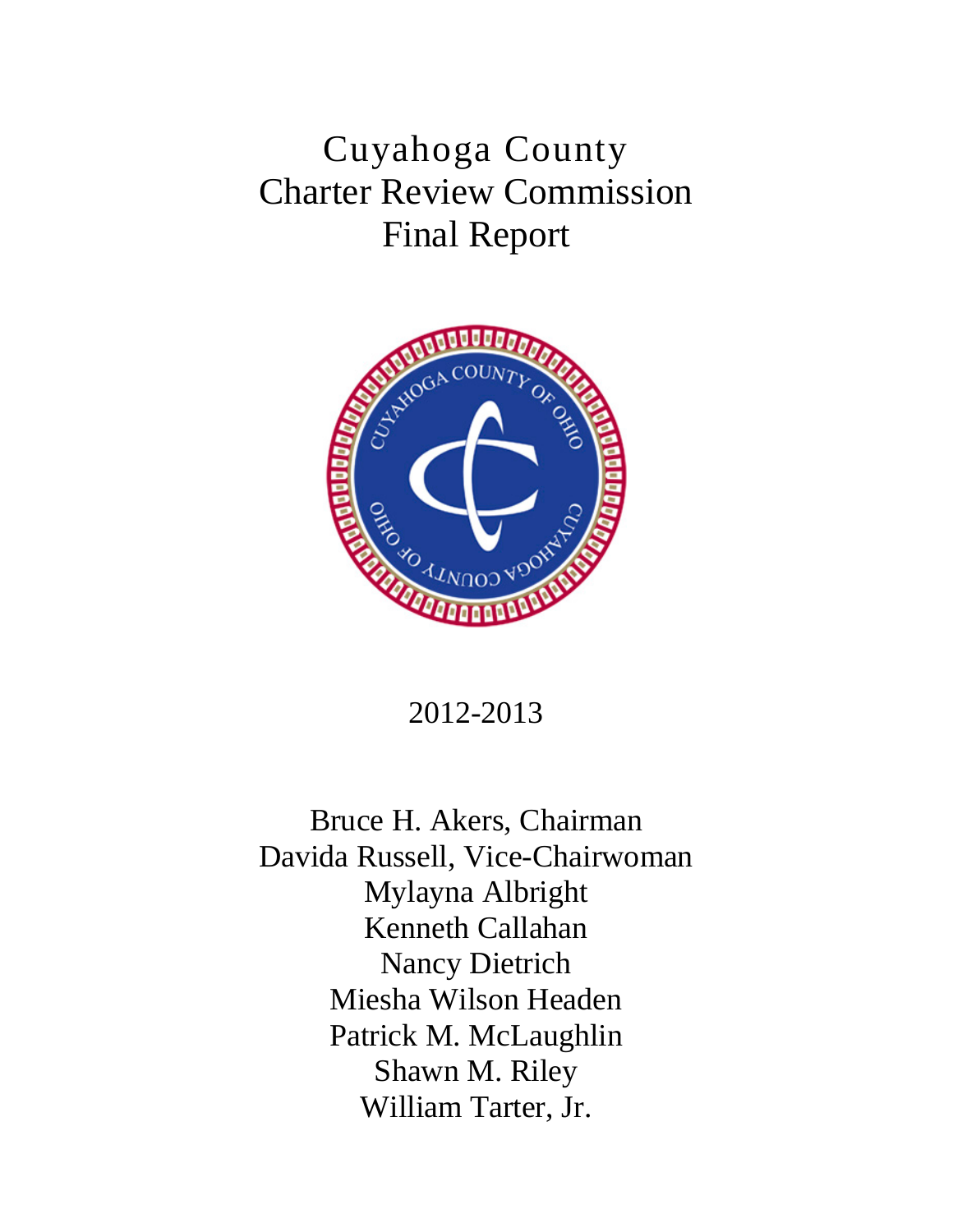## **TABLE OF CONTENTS**

## **PAGE**

| $Prologue. \dots 3$                                               |  |
|-------------------------------------------------------------------|--|
|                                                                   |  |
|                                                                   |  |
|                                                                   |  |
|                                                                   |  |
|                                                                   |  |
|                                                                   |  |
|                                                                   |  |
|                                                                   |  |
| <b>Proposed Amendments</b>                                        |  |
|                                                                   |  |
|                                                                   |  |
|                                                                   |  |
|                                                                   |  |
| Amendment 5—Actions of Council/Executive Approval 15              |  |
|                                                                   |  |
|                                                                   |  |
|                                                                   |  |
| Amendment 9—Duties of County Prosecutor and the Director of Law22 |  |
|                                                                   |  |
|                                                                   |  |
|                                                                   |  |
|                                                                   |  |
|                                                                   |  |
|                                                                   |  |
|                                                                   |  |
|                                                                   |  |
|                                                                   |  |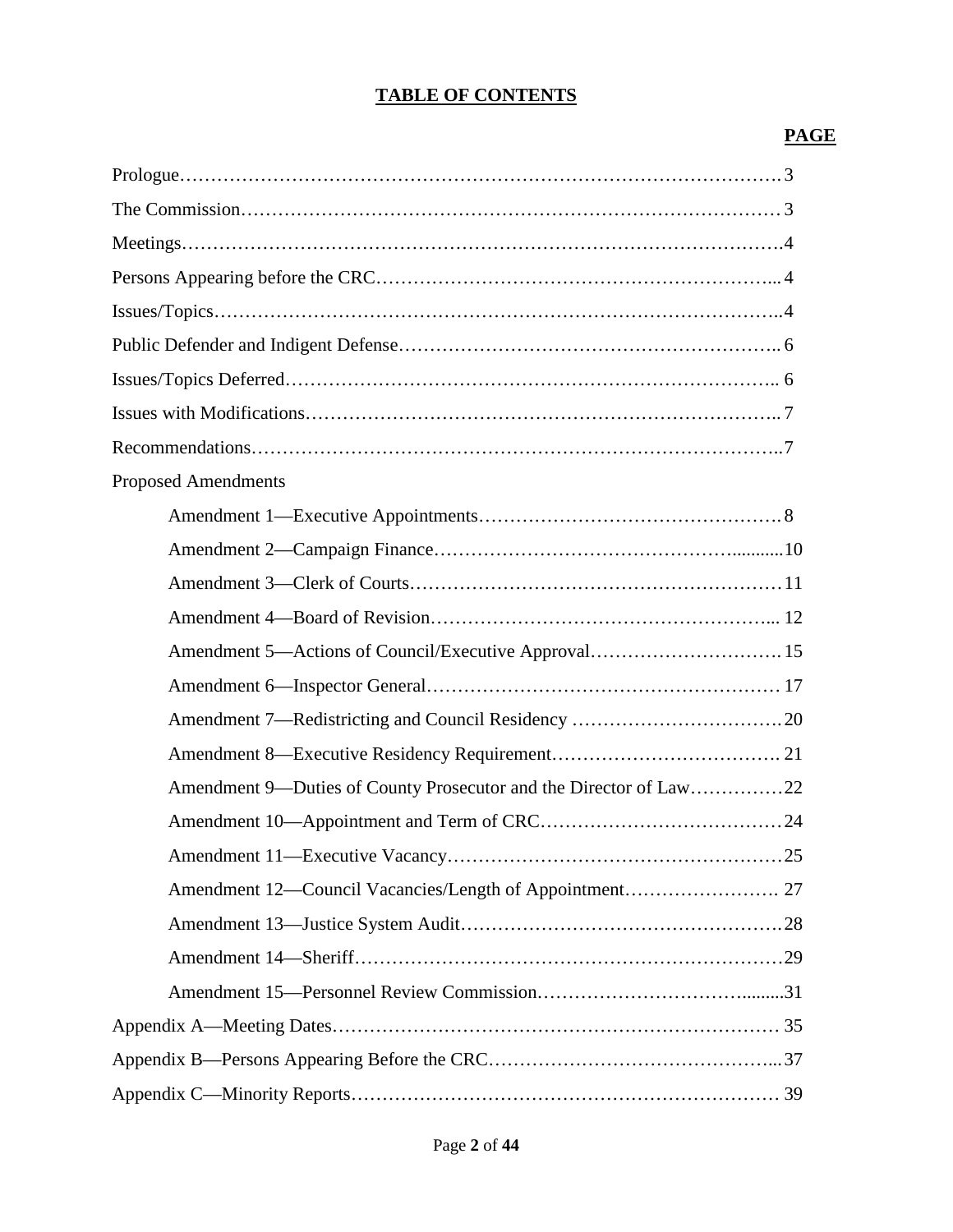#### Prologue

 In November, 2009, the voters of Cuyahoga County overwhelmingly voted in favor of adopting a new charter form of government. In fact, a majority of the voters in all 57 municipalities supported the new charter, which established a County Executive and a County Council to replace the three-commissioner form of government. Thereby, Cuyahoga County instituted a three-branch, checks-and-balance governmental structure—executive, legislative and judicial—like the federal, state and most municipal governments. This Charter government took effect January 1, 2011, following the election of the new County Executive and County Council in 2010.

 In preparation for this original drafting, the citizens committee involved in promoting this change in our governmental structure met with a wide variety of interested groups—political, ethnic, racial, business, labor, non-profits, foundations, etc.—to enlist their thoughts, comments, concerns, and recommendations on how to make the new county government more responsive, effective, inclusive and cooperative.

 The citizens committee knew it wouldn't be a perfect document, and that it could not cover or anticipate every detail involved in the formation of the structure of this new government. Hence, they included in the Charter the requirement for the establishment of a Charter Review Commission after two years, to be formed in late 2012, to recommend changes to be submitted to the voters at the end of 2013. The reasoning was that the test of the effectiveness of the new Charter was how well the County Executive, the County Council and county staff were operating under it---where did their actual experiences reveal needs for fine-tuning or for significant changes? Subsequent charter review commissions will be appointed five years later, and every ten years thereafter, to perform a similar assessment.

#### The Commission

 In accordance with Section 12.09 of the Charter, County Executive Edward FitzGerald appointed a nine-member Charter Review Commission (CRC) in September, 2012. The members of the Commission are:

**Bruce H. Akers**, Mayor (retired), City of Pepper Pike; Co-Chair, Charter Citizens Committee

**Mylayna Albright**, Vice President for External Affairs, AT&T

**Kenneth Callahan**, Judge (retired); Partner, Buckley King

**Nancy Dietrich**, civic activist; former Cleveland Heights Councilwoman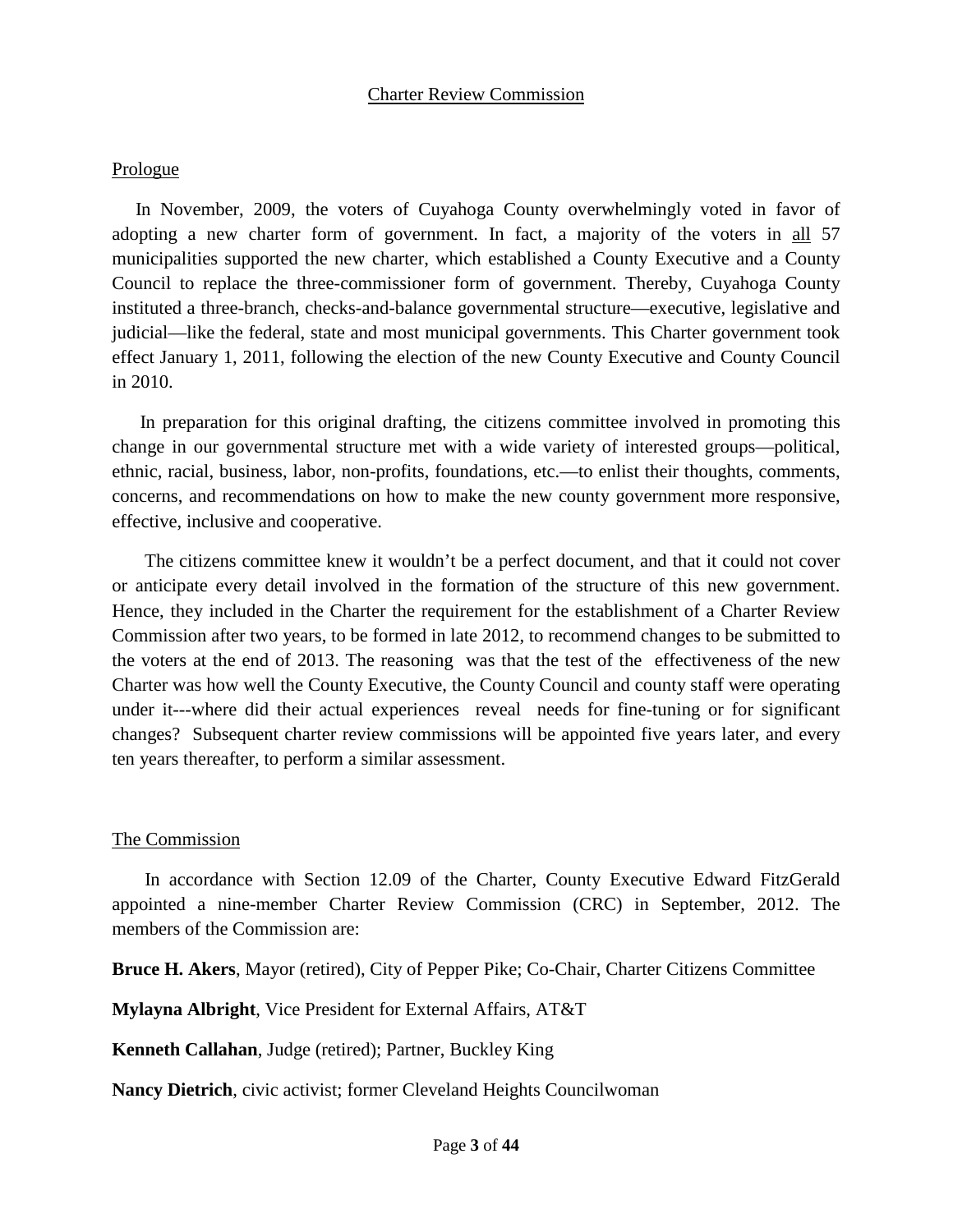**Miesha Wilson Headen**, Auditor; Richmond Heights Council-at-Large; Professor of Business, Cuyahoga Community College

**Patrick M. McLaughlin**, Founding Partner, McLaughlin Law; former United States Attorney, Northern District of Ohio

**Shawn M. Riley**, Managing Partner-Cleveland office, McDonald, Hopkins; Mayor, Village of Gates Mills

**Davida Russell**, State Vice President, OAPSE/AFSCME (Local 4)

**William Tarter, Jr.**, President, Cleveland Young Professional Senate

The County Executive appointed James P. Boyle as Clerk of the Commission. The Commission held its organizational meeting on November 5, 2012, at which time County Executive FitzGerald administered the oath of office to all the CRC members. The members then elected Akers as Chairman, and Russell as Vice Chair.

### Meetings

 The Commission has held 26 meetings, plus four community meetings. The dates of these meetings are listed in Appendix A.

## Persons Appearing Before CRC

 Out of courtesy and respect, the CRC extended its first invitations to the County Executive and the eleven members of the County Council. The CRC met with the County Executive and nine of the members of Council to solicit their views and recommendations regarding any changes in the Charter. (To clarify, the two Council members who did not meet with the CRC deferred to their other colleagues, saying that their concerns were addressed by those who met with us.) Then, over these eight months, more than 40 public officials and interested citizens also met with the CRC, some on more than one occasion. The list of those appearing before the CRC is attached hereto as Appendix B.

#### Issues/Topics

The following issues/topics were raised by those appearing before the Commission:

- Inspector General (by Charter vs. by Ordinance)
- Clerk of Courts (who should appoint)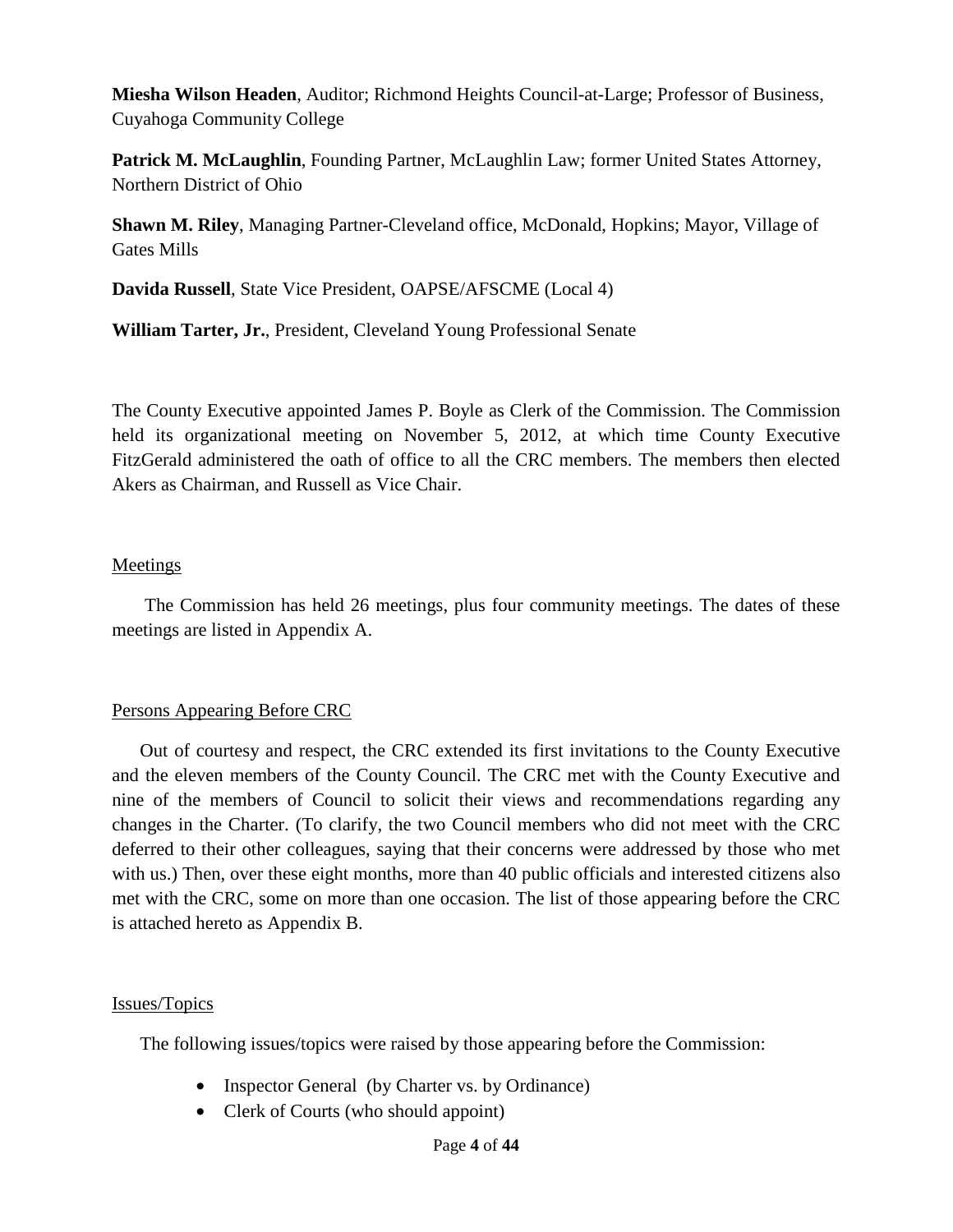- Human Resource Commission (clarify role)
- Justice System Audit (implementation of audit)
- Sheriff (appointed vs. elected)
- Law Director/Prosecutor (clarification of roles)
- Prosecutor (appointed vs. elected)
- Political affiliation language throughout the Charter (retain vs. remove)
- Interim appointments (time limit without confirmation)
- Executive succession (designating a successor)
- Executive residency (minimum requirements)
- Executive vacancy (time limits)
- Council vacancy (time limits)
- 30-day time for confirmation of Executive appointments (grant more time)
- Council action requiring Executive approval (eliminate unnecessary requirements)
- Effect of redistricting on Council eligibility (clarify tenure when district boundaries change)
- Board of Revision (clarify Board vs. hearing panels)
- Treasurer/Fiscal Officer (should one report to the other)
- Public Defender (does the role need more clarity)
- Campaign Finance (should Council enact such legislation)
- Emerging/Underrepresented demographics in appointments (should be addressed)
- Retire/rehire prohibitions (eliminate so-called "double dipping")
- Open primaries (in place of current electoral process)
- Term limitations (for Executive and Council)
- Various regional boards/commissions being placed under the Executive (expanding responsibilities of the Executive and Council)
- Indigent defense (clarifying the County's role)
- Council appointment of the internal auditor
- Appointment/term of the Charter Review Commission (clarification for future CRC's)
- County Council (electing some or all members at-large)
- Establishing a type of attorney general position which would incorporate all the law enforcement positions—Prosecutor, Law Director, Sheriff. The position would be appointed by the Executive and confirmed by Council
- Proportional voting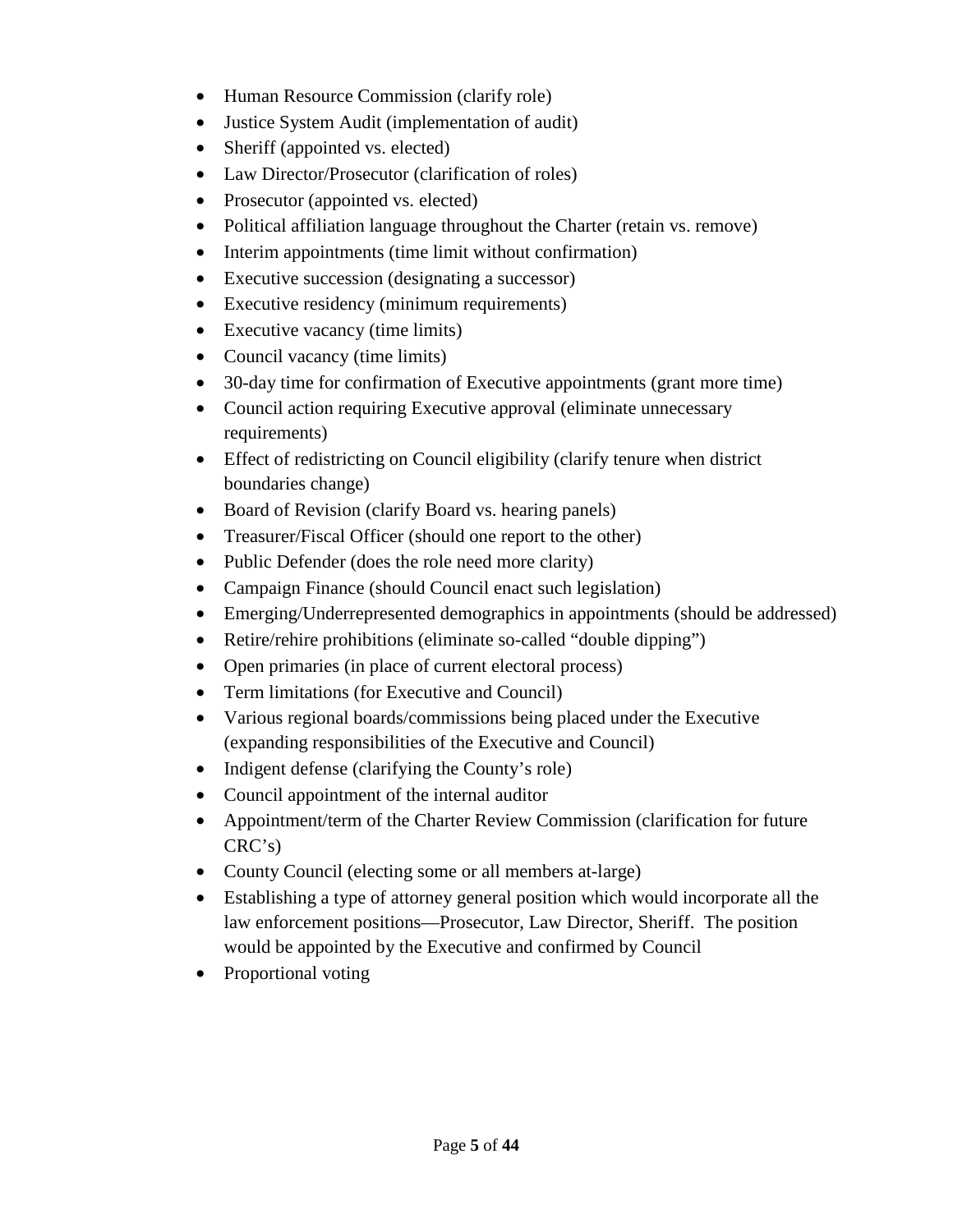#### Public Defender and Indigent Defense

Charter Section 12.09 states that the "initial Charter Review Commission shall include in its deliberations consideration of changes in this Charter for the purpose of providing more effective representation of indigent defendants, for adequate funding and support for the operation of the office of the County public defender, and for the appropriate method for selection of the County public defender."

The current charter does not establish an office of the public defender. Rather, the current public defender is appointed by the County Public Defenders Commission established pursuant to state law in Ohio Revised Code Sections 120.13 and 120.14. The drafters of the Charter wanted the initial CRC to re-examine whether the County's public defender office should continue operating under the state-wide system in the Ohio Revised Code, or whether the office should be specified as a Charter position subject to the County's home-rule authority.

The CRC engaged in extensive consideration and review of the Office of the County Public Defender. The CRC received testimony on this issue from several sources, including Chief Public Defender Robert Tobik. It has been determined that the CRC will not recommend any changes to the Charter on these matters.

#### Issues/Topics Deferred

 The Commission was open to and welcomed any issues/topics brought before it. By the same token, the Commission felt that its report and recommendations would be more impactful if it concentrated on those issues that were raised by multiple parties or that were identified as operational or functional problems. The Commission was also concerned that submitting too many issues to the voters in November could have the consequence of causing defeat---due to voter confusion—of the more important issues which require voter approval for needed change.

 Accordingly, the Commission elected to render no recommendations on the following issues at this time, leaving those and others for future charter review commissions to consider:

- Treasurer being placed under the Fiscal Officer
- Term limitations for Executive and Council
- Retire/rehire prohibitions (so called "double dipping")
- Open primary elections
- Various boards and commissions being placed under the Executive
- Implementation of at-large Council districts
- Appointment of the Internal Auditor by the Council
- Proportional voting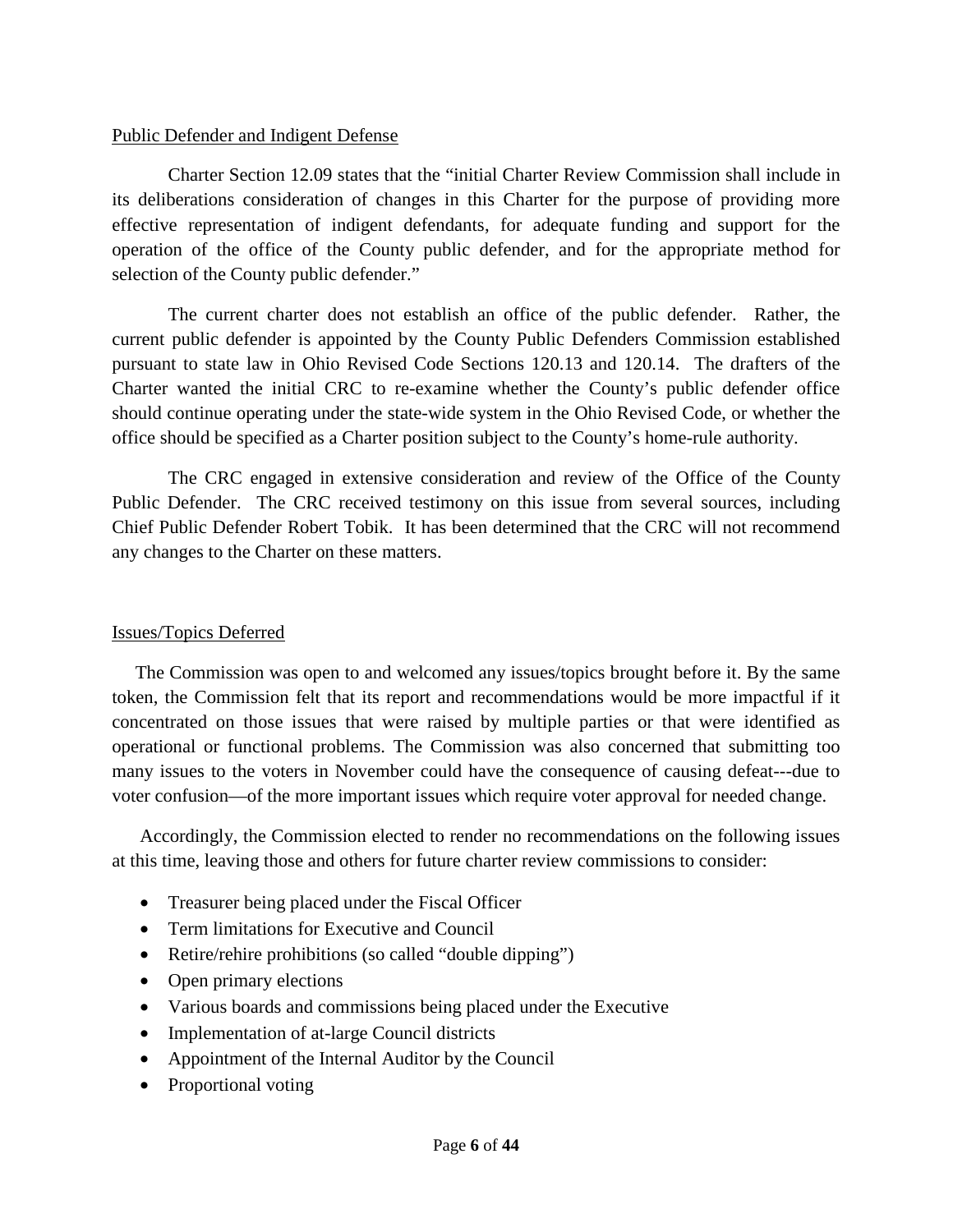#### Issues with Modifications

On three issues in which there are considerable variances of opinion, the Commission elected to make some changes, but not a total change, as some had advocated:

- a) Sheriff: the Commission recommends leaving this official as an appointed position, but with some form of Council concurrence when the Executive wishes to remove the Sheriff;
- b) Clerk of Courts: the Commission recommends retaining current Charter language providing that the Clerk shall be appointed by the Executive, but specifying that the Executive shall seek input from the presiding judges before making an appointment;
- c) Law Director/Prosecutor: on the issue of which office handles civil court proceedings, the Commission recommends continuation of the existing obligation that the Cuyahoga County Prosecutor's Office represent the County in civil court proceedings.

#### Recommendations

 As required by the Charter and the Rules and Procedures, the Commission is making fifteen recommended amendments to the Charter. Additionally, six Minority Reports are submitted on various issues as permitted by Rule 6D. The Minority Reports are attached hereto as Appendix C.

The Commission hereby recommends the following changes in the Charter to be sent to the voters for their consideration in this November's election: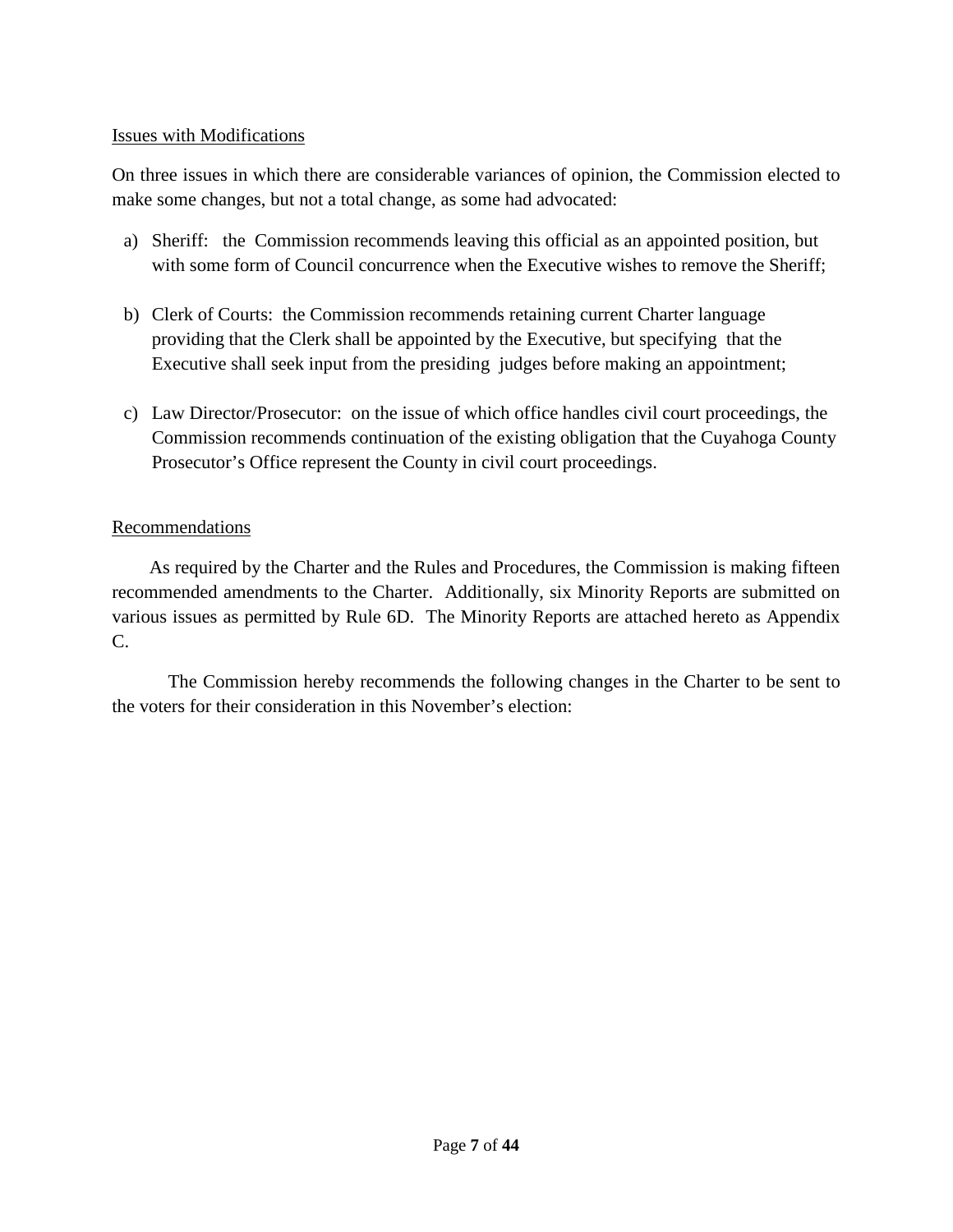# **CHARTER REVIEW COMMISSION: PROPOSED AMENDMENTS**

Additions to current Charter language are bolded, deletions are struck-through.

## **AMENDMENT 1.**

## **PROPOSED CHANGES TO EXECUTIVE APPOINTMENT AUTHORITY:**

- **SIXTY DAYS FOR CONFIRMATION OF EXECUTIVE APPOINTEES**
- **APPOINTMENT OF EMERGING OR UNDERREPRESENTED DEMOGRAPHICS**
- **INTERIM APPOINTMENTS**

#### **[Amendment as formally adopted by the C.R.C. on 6/18/2013 by a vote of 6-0]**

#### CURRENT LANGUAGE

# SECTION 2.03 POWERS AND DUTIES

\*\*\*\*\*

(2) To appoint, subject to the confirmation by the Council, and remove County directors and officers and members of boards, agencies, commissions and authorities as are or may hereafter be created by or pursuant to this Charter, and such officers and members of boards, agencies commissions and authorities as are provided by general law to be appointed by boards of county commissioners. If the Council shall fail to act on the question of such an appointment by the County Executive within thirty days of the date that the County Executive submits such appointment to the Council for its consideration, that appointment shall be deemed confirmed without further action by the Council. The County Executive and the Council shall use good faith efforts to reflect the diversity of the people of the County in appointing such officers and members.

#### PROPOSED LANGUAGE

#### SECTION 2.03 POWERS AND DUTIES \*\*\*\*\*

(2) To appoint, subject to the confirmation by the Council, and remove County directors and officers and members of boards, agencies, commissions and authorities as are or may hereafter be created by or pursuant to this Charter, and such officers and members of boards, agencies commissions and authorities as are provided by general law to be appointed by boards of county commissioners. If the Council shall fail to act on the question of such an appointment by the County Executive within thirty**sixty** days of the date that the County Executive submits such appointment to the Council for its consideration, that appointment shall be deemed confirmed without further action by the Council. **Subject to any applicable qualifications or requirements for officers and members of each board, agency, commission or authority**, the County Executive and the Council shall use good faith efforts to reflect the diversity of people of the County **consider emerging and underrepresented demographics** in appointing such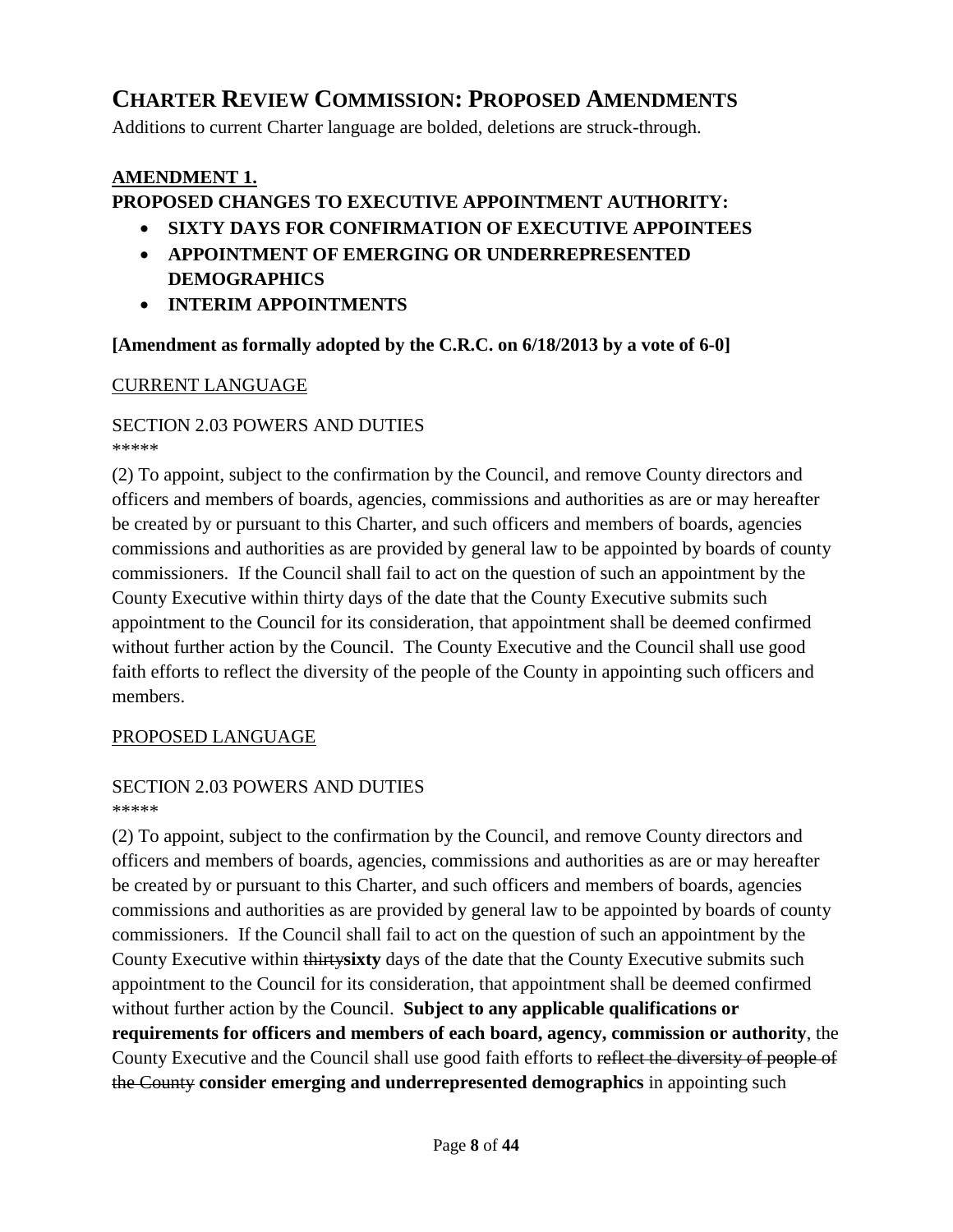officers and members.

**(2)(A) The County Executive may appoint interim officers to serve as any departmental director, as Inspector General, or in any position outlined in Article V of this Charter without confirmation by the Council for a period not to exceed 120 days. An interim appointment may continue beyond 120 days by extension or reappointment or another person may be successively appointed to the same position on an interim basis only if confirmed by the Council prior to the expiration of the initial interim appointment.**

**Rationale:** This proposal incorporates three separate amendments. The first, would extend the time for Council confirmation of Executive appointments. The CRC heard from numerous Councilmembers and Executive staff members who stated that the time frame was too short. The Council has regularly scheduled meetings only twice in most months and it is imperative that the Council members have adequate time to meet, vet and vote on the nominee.

The second amendment incorporates inclusive language that will result in the membership of its various Boards and Commissions being reflective of appropriate demographic sectors, while still maintaining the mandate that qualified, competent individuals serve on these bodies.

The final proposal will allow the County Executive to appoint interim Department Heads when a vacancy occurs. This provision will allow the continuous operation of the Department while mandating that the Interim Officer may serve only for a set period of time, 120 days. This provision will only apply to departmental positions, the Inspector General and the specific positions detailed in Article V of the Charter. The positions and the duties that are fulfilled necessitate a smooth, but temporary, transition when a vacancy occurs.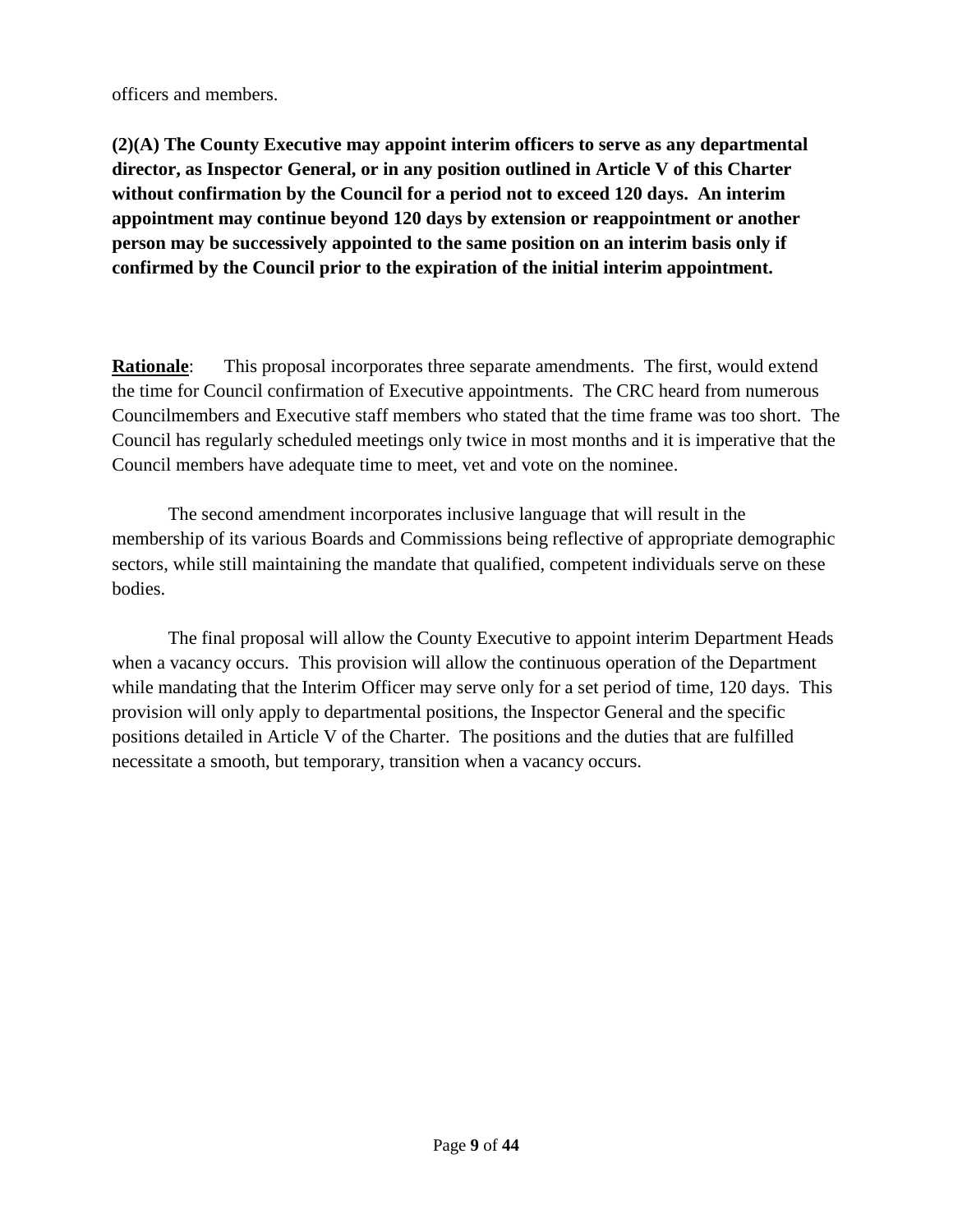## **AMENDMENT 2. CAMPAIGN FINANCE [Amendment as formally adopted by the C.R.C. on 6/18/2013 by a vote of 6-0]**

#### CURRENT LANGUAGE

(NONE)

#### PROPOSED LANGUAGE

#### SECTION 3.09 POWERS AND DUTIES OF THE COUNCIL

The legislative power of the County, including the power to introduce, enact and amend ordinances and resolutions relating to all matters within the legislative power of the County, is vested in the Council. All powers **and duties** of the Council shall be exercised by ordinance or resolution and shall include, but not be limited to, the following:

\*\*\*\*\*

## **(13) To enact campaign finance laws governing the election of any County officers and officials including, without limitation, campaign finance limits and donor disclosure requirements.**

**Rationale:** The CRC conducted numerous discussions about the need for campaign finance regulations. It was observed that the State of Ohio and the City of Cleveland have enacted some form of campaign contribution limitations. The CRC determined that any mandate to enact campaign contribution limitations should be enacted by Ordinance, rather than by specific charter language. The CRC noted that it would be difficult to change contribution limits, either increasing or decreasing, if spelled out in the Charter rather than in an Ordinance. To balance the need for flexibility with the desire that contribution limits be addressed, the CRC is proposing that the Charter be amended to impose a duty on the Council to enact appropriate legislation. This proposal also amends the "powers" of the Council to "powers and duties" to clarify the authority of the Council and its obligations.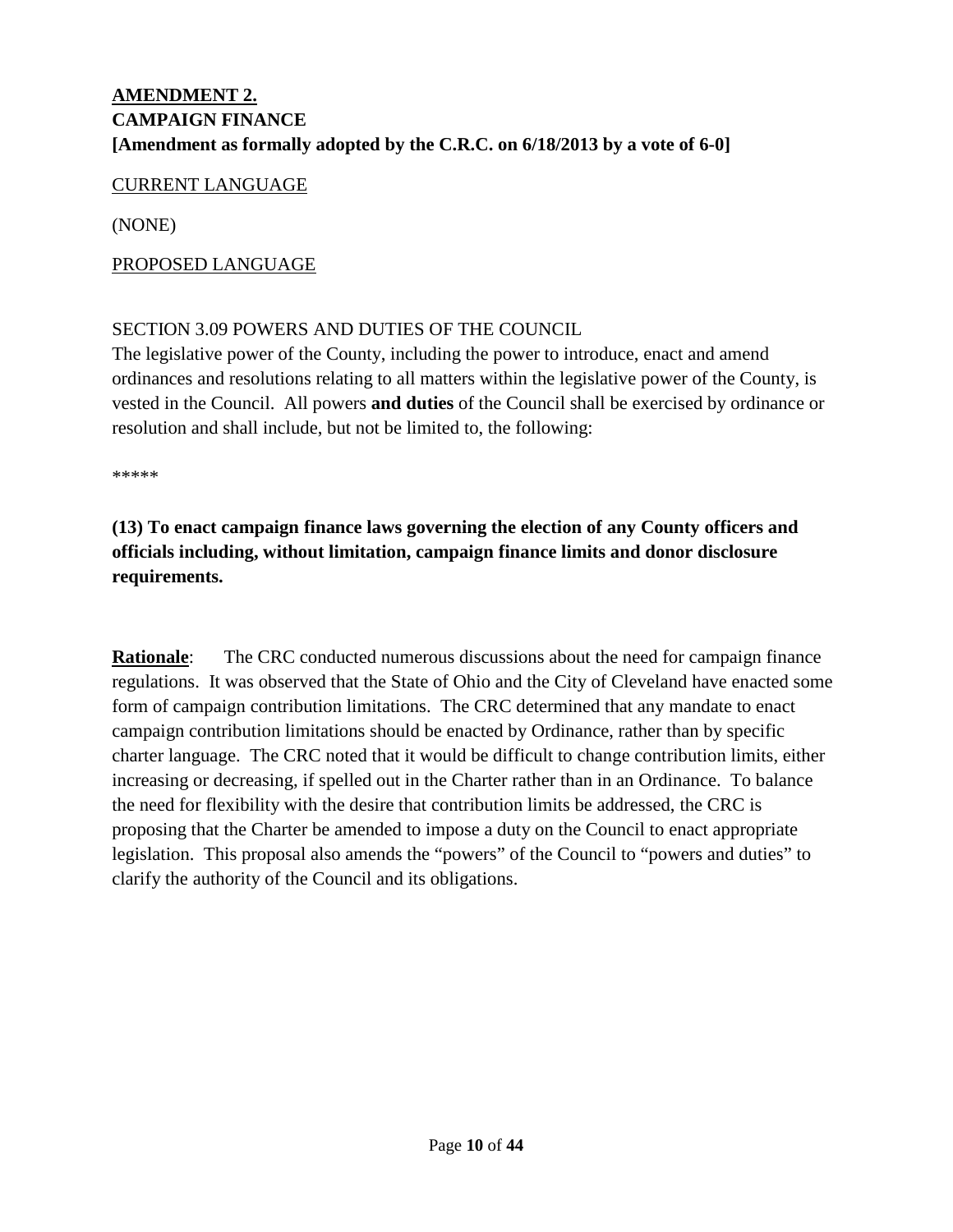## **AMENDMENT 3. CLERK OF COURTS [Amendment as formally adopted by the C.R.C. on 6/18/2013 by a vote of 6-1]**

#### CURRENT LANGUAGE

#### SECTION 5.01 APPOINTMENT; CONFIRMATION BY COUNCIL

Each of the officers provided for in this Article V shall be appointed by the County Executive, subject to confirmation by Council, and shall serve at the pleasure of the County Executive.

#### PROPOSED LANGUAGE

#### SECTION 5.01 APPOINTMENT; CONFIRMATION BY COUNCIL

Each of the officers provided for in this Article V shall be appointed by the County Executive, subject to confirmation by Council, and shall serve at the pleasure of the County Executive. **The County Executive shall solicit the advice of the Administrative Judges of the courts served by the Clerk of Courts for his or her consideration in making the appointment of the Clerk of Courts.**

**Rationale:** The Clerk of Courts and its staff, provide essential services for the Court of Common Pleas, the 8<sup>th</sup> District Court of Appeals, and the Domestic Relations Division of the Court of Common Pleas. The charter does not mandate any participation by these courts in the selection of the Clerk of Courts. This proposal incorporates the requirement that the County Executive solicit advice from the Administrative Judges of the affected Courts, prior to submitting any nomination to the Council for confirmation. This proposal will allow participation from the Courts while the accountability for the selection, and the operation of the office of the Clerk, resides with the County Executive.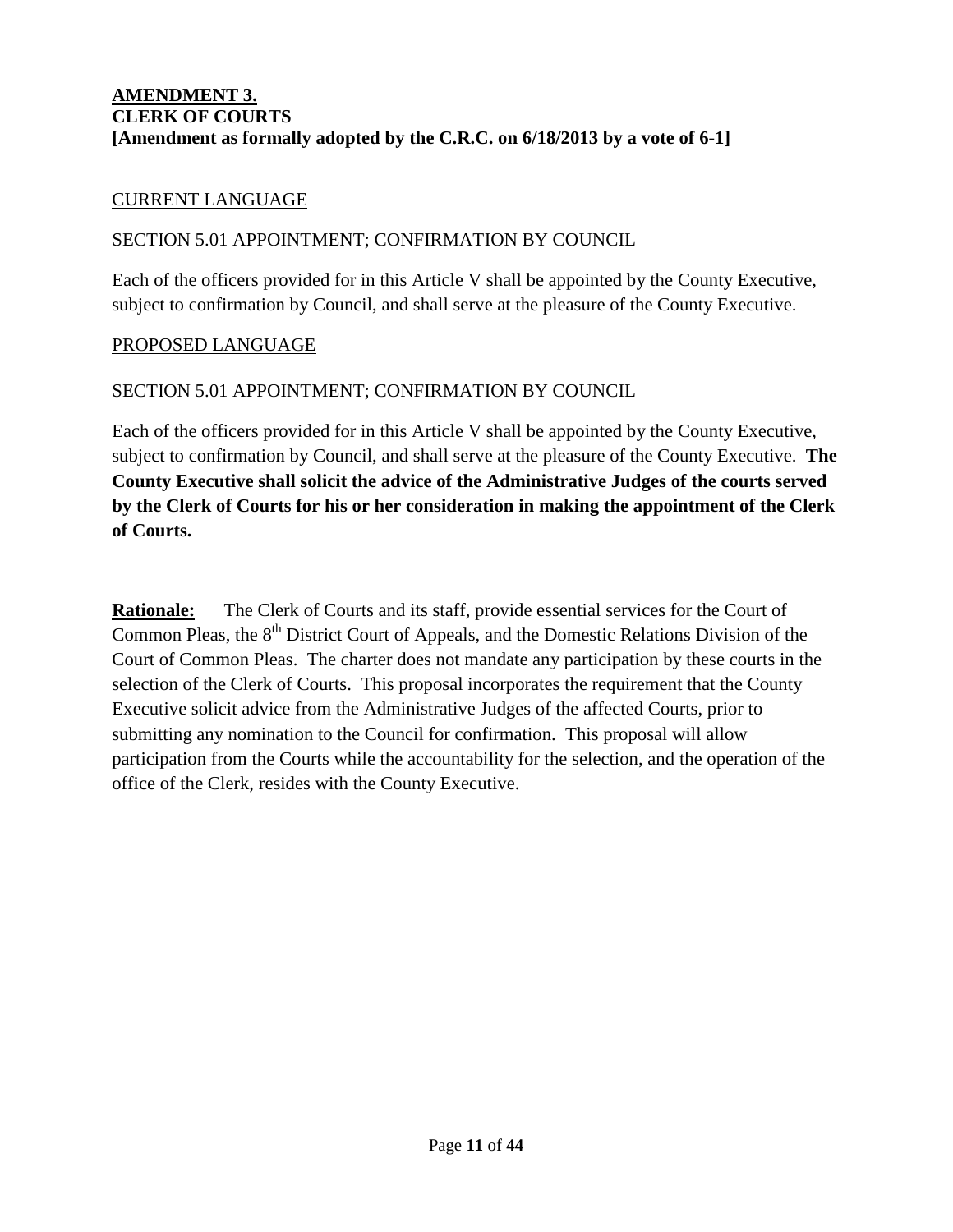## **AMENDMENT 4. BOARD OF REVISION [Amendment as formally adopted by the C.R.C. on 6/18/2013 by a vote of 6-0]**

#### CURRENT LANGUAGE

### SECTION 6.02 BOARD OF REVISON

There shall be one or more Boards of Revision, each consisting of three electors of the County. Two members of each board, who shall not be of the same political party, shall be appointed by the Council, and one member shall be appointed by the County Executive, each for a term of three years. Each Board of Revision shall exercise all duties of a county board of revision as prescribed by general law. The Council may provide for compensation for members of a Board of Revision.

### PROPOSED LANGUAGE

### SECTION 6.02 BOARD OF REVISON

There shall be one or more Boards of Revision, each consisting of three electors of the County. Two members of each board, who shall not be of the same political party, shall be appointed by the Council, and one member shall be appointed by the County Executive, each for a term of three years. Each Board of Revision shall exercise all duties of a county board of revision as prescribed by general law. The Council may provide for compensation for members of a Board of Revision.

- **(1) The County shall have a single Board of Revision, consisting of three members, which shall perform all powers and duties of county boards of revision under general law and such other powers and duties not inconsistent therewith as provided herein or by ordinance. As of the effective date of this provision, the Board shall consist of the County Executive, one appointee of the Council President, and, at the choice of the County Executive, either the Fiscal Officer or Treasurer.** 
	- **a. At the choice of the Council President, the Council President's appointee may either be a member of Council or any other elector of the County. The term of the Council President's first appointee shall be from the effective date of this provision until January 4, 2016. The term of subsequent appointees shall be for a period of two years commencing on the fifth day of January and every two years thereafter.**
	- **b. If a vacancy occurs in the Council President's appointee position, the Council President shall appoint a new member to complete the unexpired term.**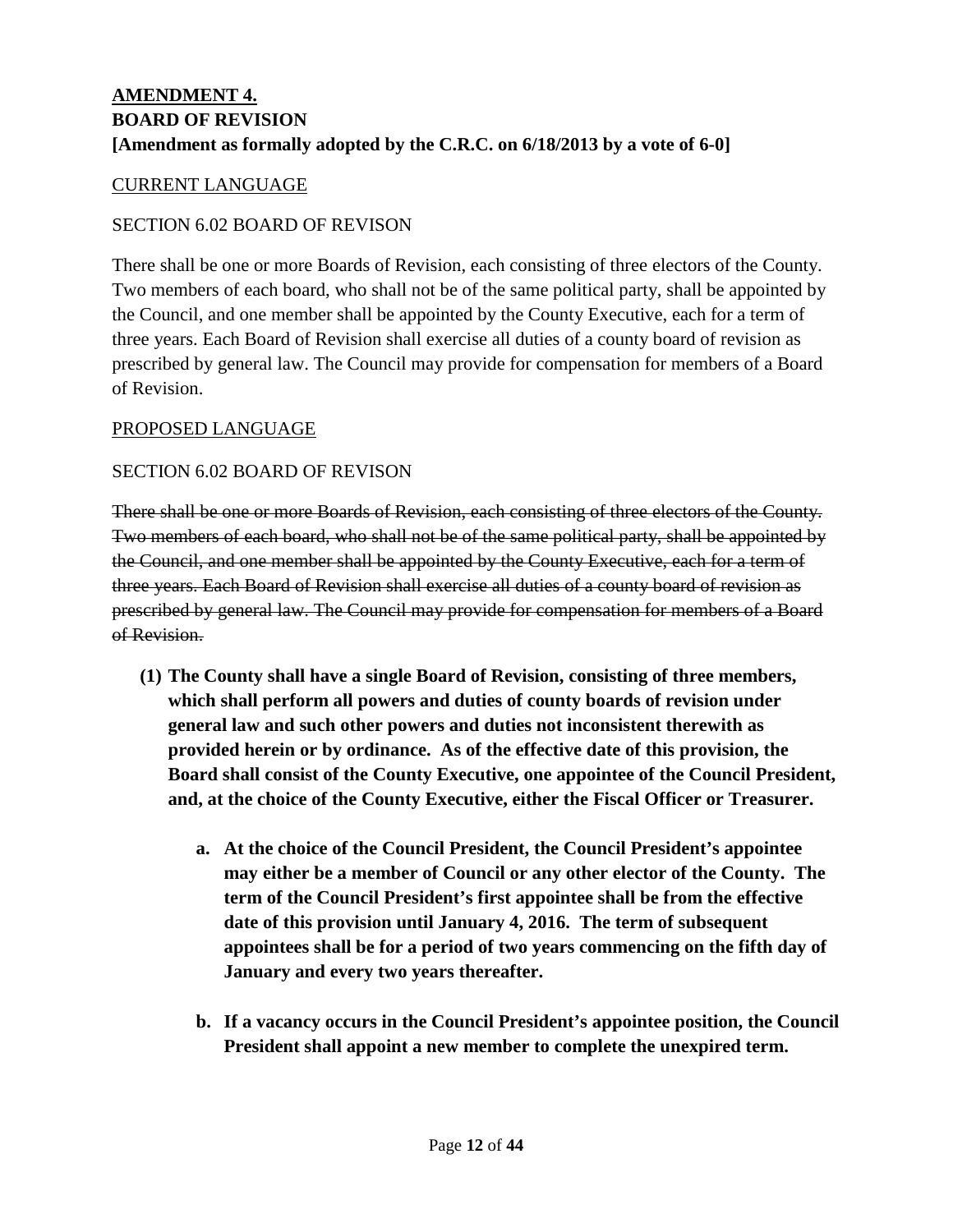- **c. The Council President's appointee shall not belong to the same political party as the County Executive at the time of the appointment.**
- **(2) The Board shall elect a chairperson, a secretary, and other officers as it deems appropriate at its organizational meetings.**
- **(3) The Board shall have the power to set the hearing schedule for matters before it, and to make and amend its own internal operating rules, procedures, and regulations.**
- **(4) The Board may employ administrative staff, including an administrator, as it deems necessary, to assist it in the performance of its powers and duties. All employees of the Board shall be unclassified employees.**
- **(5) The Board shall employ or otherwise engage individuals to serve on one or more three-member hearing panels to hear complaints as to the value of real property and to perform other duties assigned to them by the Board. The individuals serving on hearing panels shall be electors of the County; shall serve at the pleasure of the Board; and shall abide by the Board's hearing schedule, rules, procedures, and regulations in performing their duties.**
- **(6) The Board shall establish merit qualifications for the individuals serving on hearing panels as it deems necessary for them to perform their duties. In establishing the merit qualifications, the Board shall strive to employ or otherwise engage highly qualified individuals to elevate the citizens' trust in the system.**
- **(7) The Board may not itself hear complaints related to the valuation of real property, and no member of the Board may serve on any of the hearing panels. The decisions of the hearing panels relating to real property valuation complaints shall constitute the final decisions of the Board and shall not be subject to further review by the Board itself.**
- **(8) No member of the Board or any of the hearing panels may have any** *ex parte* **communications with any party, elected officials, county employees, or any other person regarding the merits of a pending matter before the panel. The Board shall enact and publish additional rules, procedures, or regulations to ensure that the system is administered fairly, including rules, procedures, or regulations governing conflicts of interest.**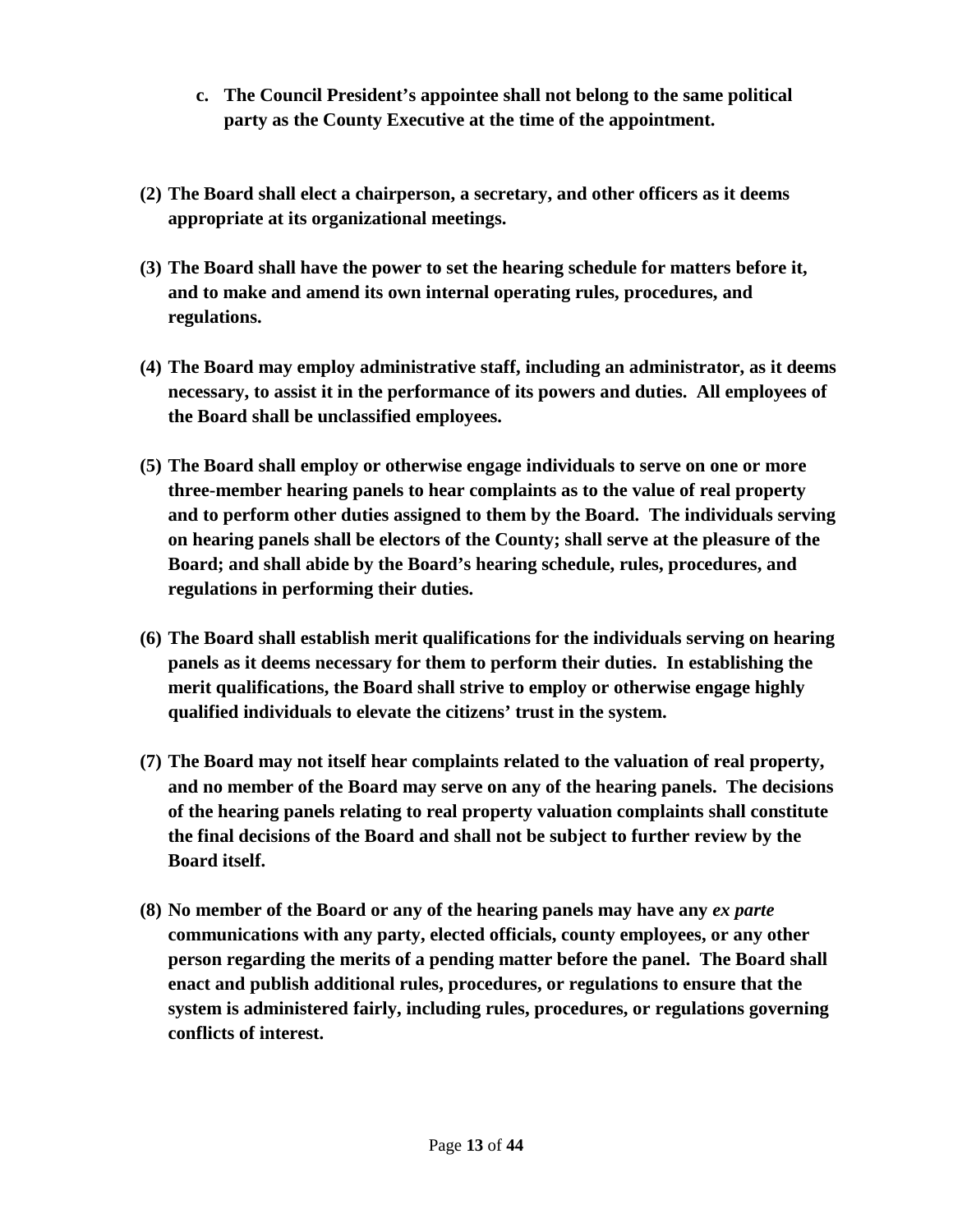**(9) The Board may utilize any boards of revision or hearing panels in existence as of the effective date of this provision as hearing panels to avoid any interruption of services.** 

**Rationale:** It became clear that the charter language regarding the Board of Revision ("BOR") had some inconsistencies and needed stronger language to define the role of the BOR and the Hearing Panels that actually decide the cases that come the board. This proposal delineates the membership on the statutory BOR and clarifies that the statutory BOR will handle the administration of the Board and its operations. This proposal also clarifies the employment status of the members of the Hearing Panels.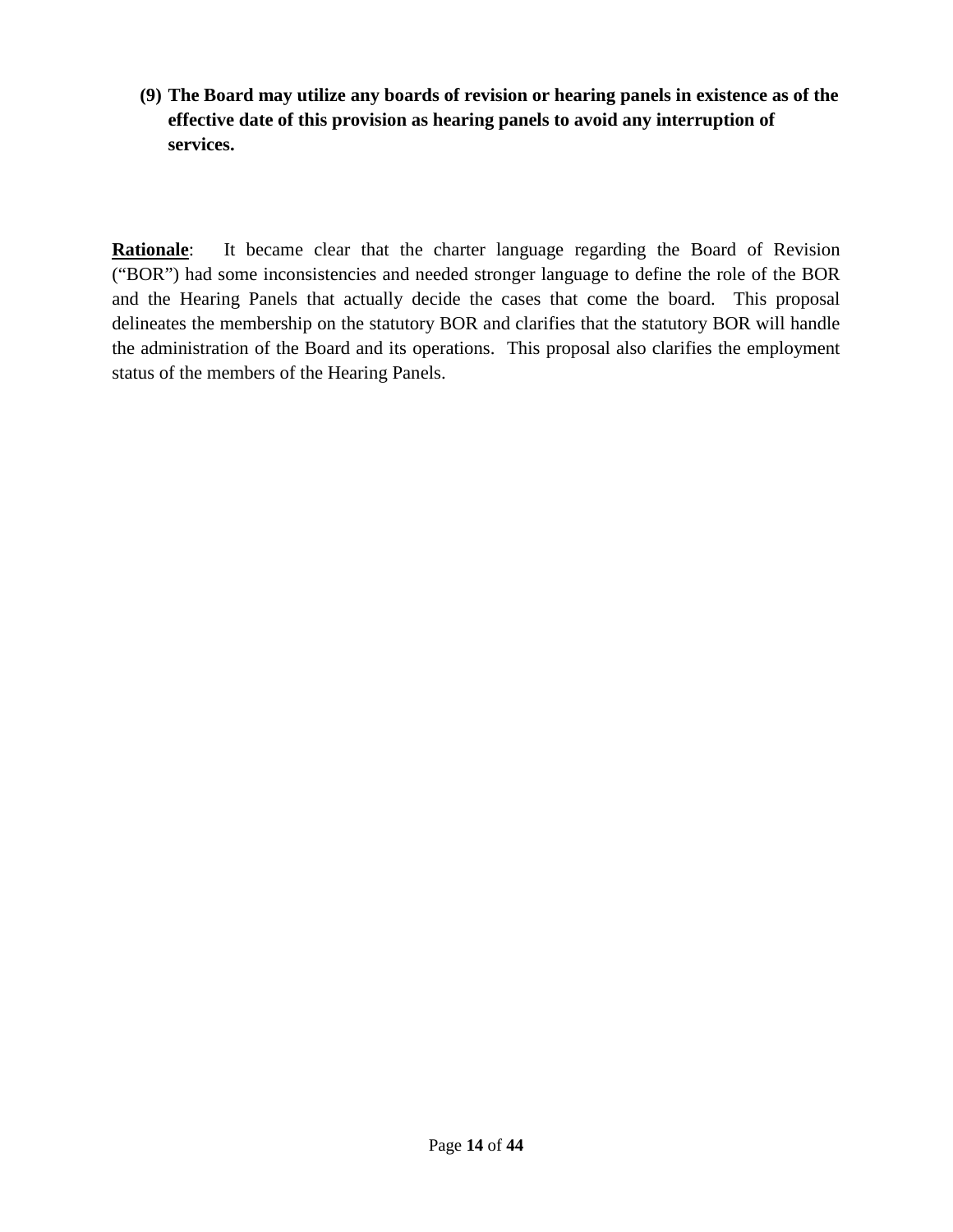## **AMENDMENT 5. ACTIONS OF COUNCIL NOT REQUIRING EXECUTIVE APPROVAL [Amendment as formally adopted by the C.R.C. on 6/18/2013 by a vote of 6-0]**

### CURRENT LANGUAGE

### SECTION 3.10(5) ADOPTION BY COUNCIL

(5) Adoption by Council. No action of the Council shall be valid or binding unless adopted by an affirmative vote of at least a majority of the members of the Council. Each ordinance shall be signed by the presiding officer and promptly presented by the Clerk of Council to the County Executive for approval or disapproval.

#### PROPOSED LANGUAGE

### SECTION 3.10(5) ADOPTION BY COUNCIL

(5) Adoption by Council. No action of the Council shall be valid or binding unless adopted by an affirmative vote of at least a majority of the members of Council. Each **adopted** ordinance or resolution shall be signed by the presiding officer and promptly presented by the Clerk of Council to the County Executive for approval or disapproval. **Notwithstanding the foregoing, the following actions shall be finally approved or disapproved upon action by Council, without presentation to the County Executive for approval or disapproval:**

**(a) Adoption or amendment of the rules and order of business of the Council;**

**(b) Adoption of the schedule of Council meetings, creation of committees, and other actions relating to the internal operations of the Council;**

**(c) Adopting an organizational structure for the Council office, consistent with the County's operating budget;**

**(d) Hiring and setting compensation for employees of the Council office, consistent with the County's operating budget;**

**(e) Approval of contracts or amendments to contracts not to exceed \$100,000 for services for the Council office, consistent with the County's operating budget;**

**(f) Confirmation of appointments recommended by the County Executive;**

**(g) Making of appointments designated in this Charter to be made by Council;**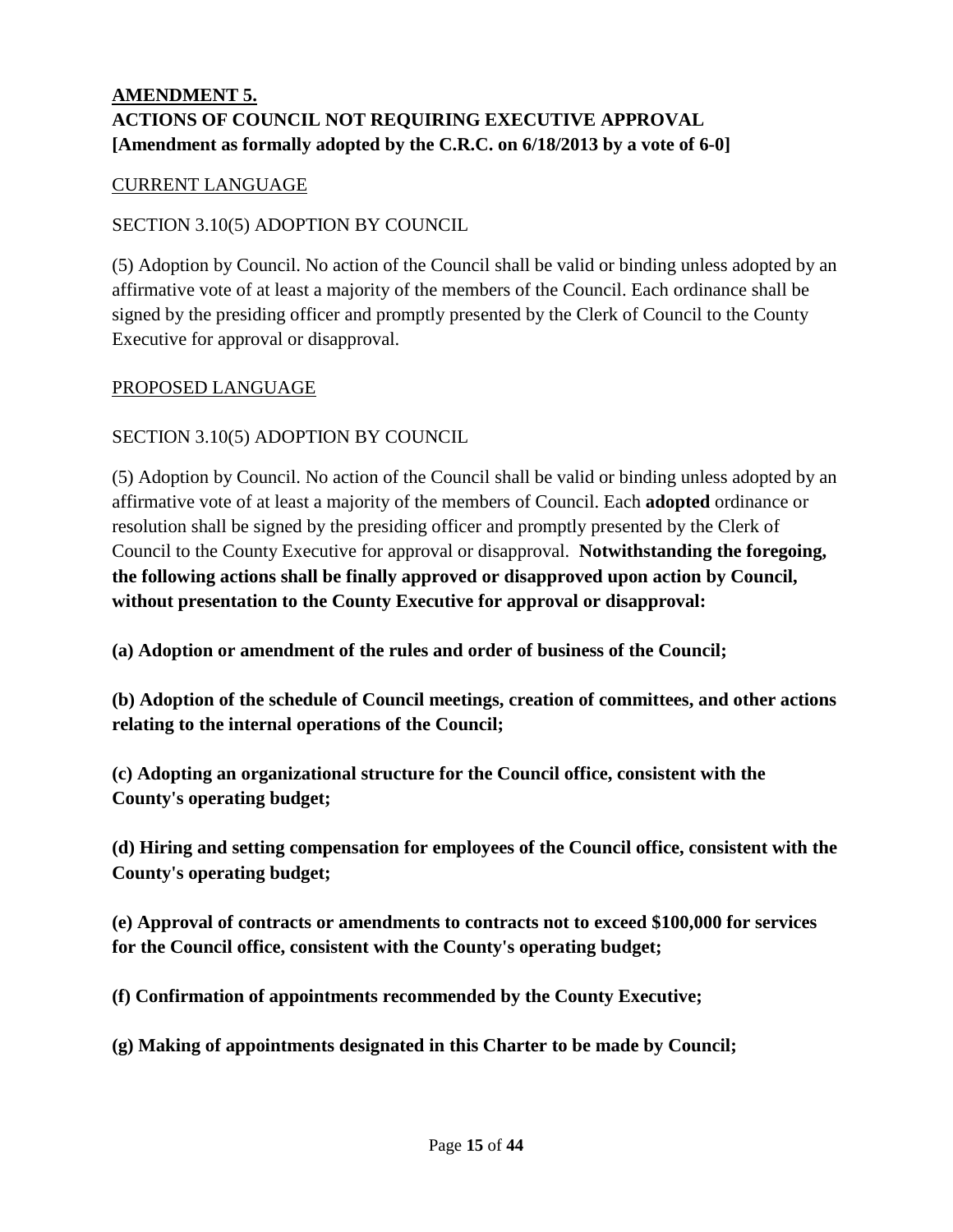**(h) Adoption of resolutions to require the attendance of any County employee or officer at Council meetings;**

**(i) Adoption of resolutions to compel the attendance of witnesses, issue subpoenas, or refer matters to the Prosecuting Attorney in accordance with Article 3, Section 12;**

**(j) Submission of proposed amendments to this Charter to the electors of Cuyahoga County.**

**Rationale**: The Charter currently mandates that all actions of the Council be approved by the County Executive, including matters that only impact the Council. For example, the hiring of council staff, the setting of staff compensation and the scheduling of the Council meetings only involve the Council and its operations. This proposal recognizes the separate nature of the branches of our county government by detailing specific actions that will not require any action by the County Executive to become effective.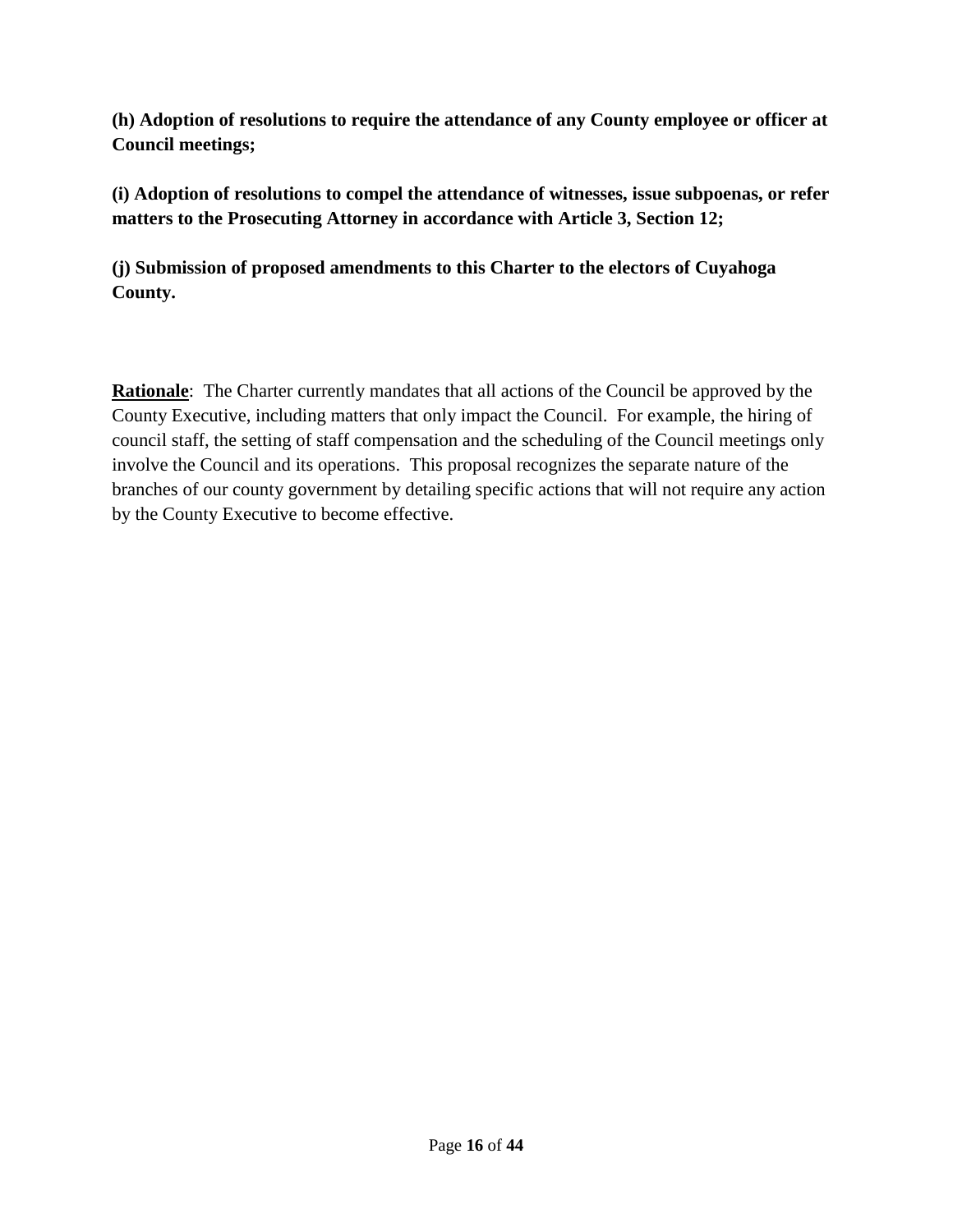## **AMENDMENT 6. AGENCY OF THE INSPECTOR GENERAL [Amendment as formally adopted by the C.R.C. on 6/18/2013 by a vote of 6-0]**

#### CURRENT LANGUAGE

(NONE)

#### PROPOSED LANGUAGE

#### **SECTION 14.01 AGENCY OF INSPECTOR GENERAL**

**The County's Agency of Inspector General shall serve as the County's chief ethics officer and shall have all powers and duties to investigate fraud, corruption, waste, abuse, misfeasance, malfeasance, and nonfeasance, including the power and duties to investigate all county contracts, without interruption from any other public official or employee. The Inspector General shall have the independent power to issue subpoenas and to conduct sworn examinations and depositions as necessary for the Agency to conduct its functions. The Inspector General shall appoint a Deputy Inspector General who shall serve at the pleasure of the Inspector General.** 

**14.01(1) Initial Term, Appointment, Term, and Removal of the Inspector General**

**(a) The initial term of the incumbent Inspector General shall continue until June 30, 2016, and the incumbent Inspector General shall have the right to continue to serve as the County's first Inspector General without any further action needed until June 30, 2016. Effective July 1, 2016, the Inspector General shall be appointed by the County Executive, subject to confirmation by County Council. The term of the Inspector General shall be five years commencing on July 1, 2016, with subsequent terms commencing every five years on the first day of July.** 

**(b) In the case of a vacancy in the position of Inspector General, the Executive shall appoint a successor Inspector General, subject to confirmation of Council, to fill the remaining term of the Inspector General. Notwithstanding any other provision in the Charter to the contrary, the Deputy Inspector General shall serve as the Acting Inspector General during any vacancy, and the Executive may not appoint an interim Inspector General.** 

**(c) The Inspector General may be removed from office for inefficiency, neglect of duty, or malfeasance in office after notice and public hearing before the Council, provided that at least two-thirds of the Council and the County Executive concur. Either the County Executive or the Council may initiate the process to remove the Inspector General.**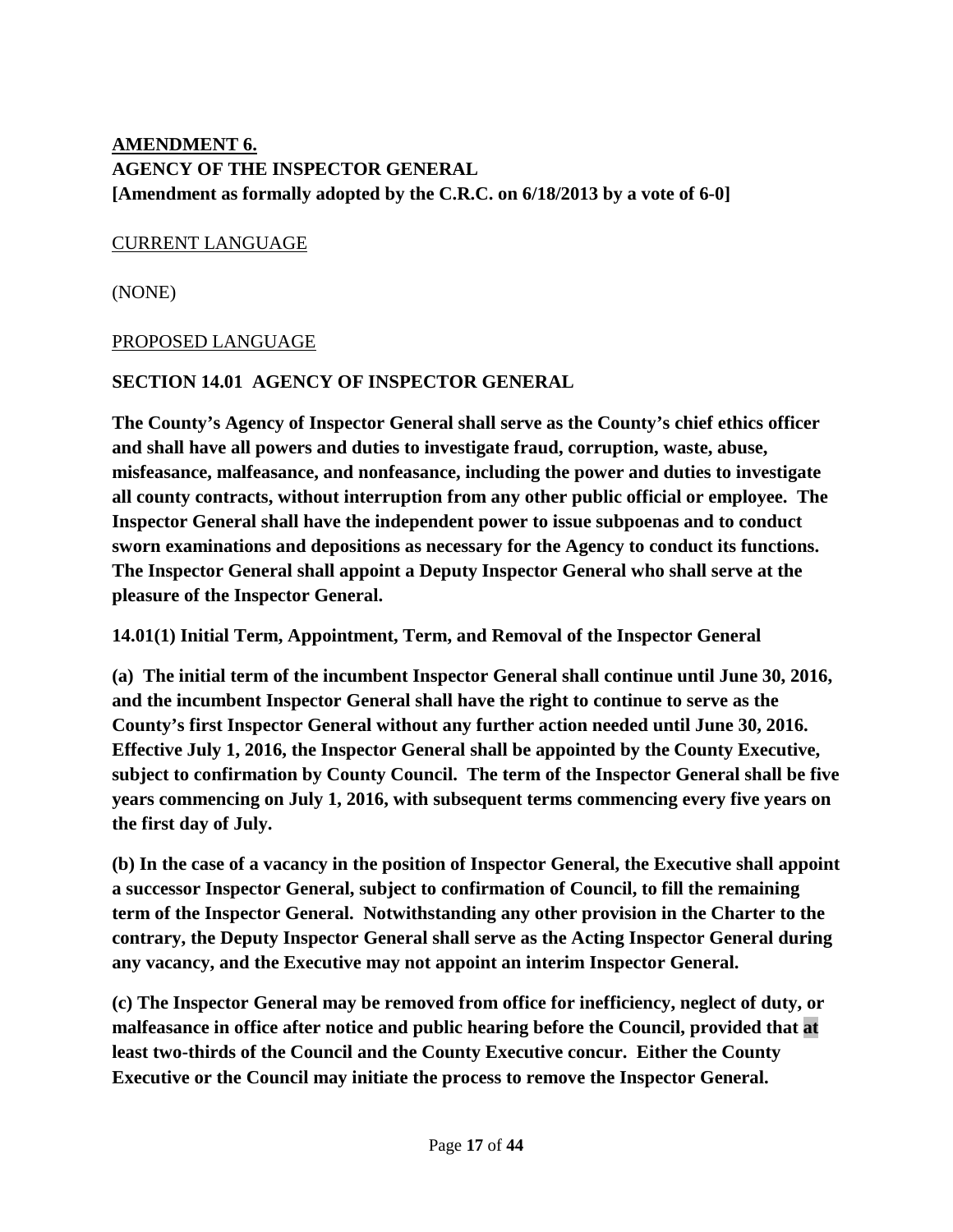### **14.01(2) Contracting with other Entities**

**The County shall have the right to contract on behalf of the Agency of Inspector General to have the Agency of Inspector General provide similar services to any other governmental funded entities, county hospitals, agencies, authorities, municipalities, districts, or political subdivisions.**

## **14.01(3) Confidential Investigatory Files.**

**Without regard to how such documents are received by the Agency, all documents prepared or received by the Agency of the Inspector General, including, but not limited to, all complaints, tips, hotline messages, and any other filings and submittals received by the Agency shall be considered part of the Inspector General confidential investigatory files. Such records shall be exempt from disclosure until the matter is concluded and the investigation is closed by the Inspector General and any other investigatory agencies with jurisdiction over the matter. In the event such records are publicly disclosed, the Inspector General shall take measures to protect the privacy of complainants and witnesses to the extent permitted by law.**

**14.01(4) Agency of Inspector General's Budget, Facilities, Furniture, Equipment, and Software.**

**(a) The County Council shall appropriate funds for the Agency of Inspector General sufficient for the Agency to exercise its powers and duties as established herein. The budget of the Agency of Inspector General shall be based on a fixed formula established by county ordinance in order to ensure that the Agency can function without political interference. If the County Council fails to appropriate the necessary funds for the Agency to carry out its functions as provided herein, the Agency shall have the right to institute legal action in court to compel the County to appropriate the necessary funds for its operations.** 

**(b) The County shall provide the Agency of Inspector General with appropriately located office space and sufficient physical facilities, including office furniture, equipment, and software commensurate with other County departments of similar size and needs.**

**14.01(5) Limitations on the Agency of Inspector General**

**(a) The Inspector General shall not interfere with any ongoing criminal, administrative, civil, or such other investigation or prosecution in the performance of his/her duties.** 

**(b) The Inspector General shall manage the Agency and conduct all investigations in a manner that protects the constitutional and civil rights of any person who is the subject of an investigation as well as the constitutional and civil rights of any potential witnesses.**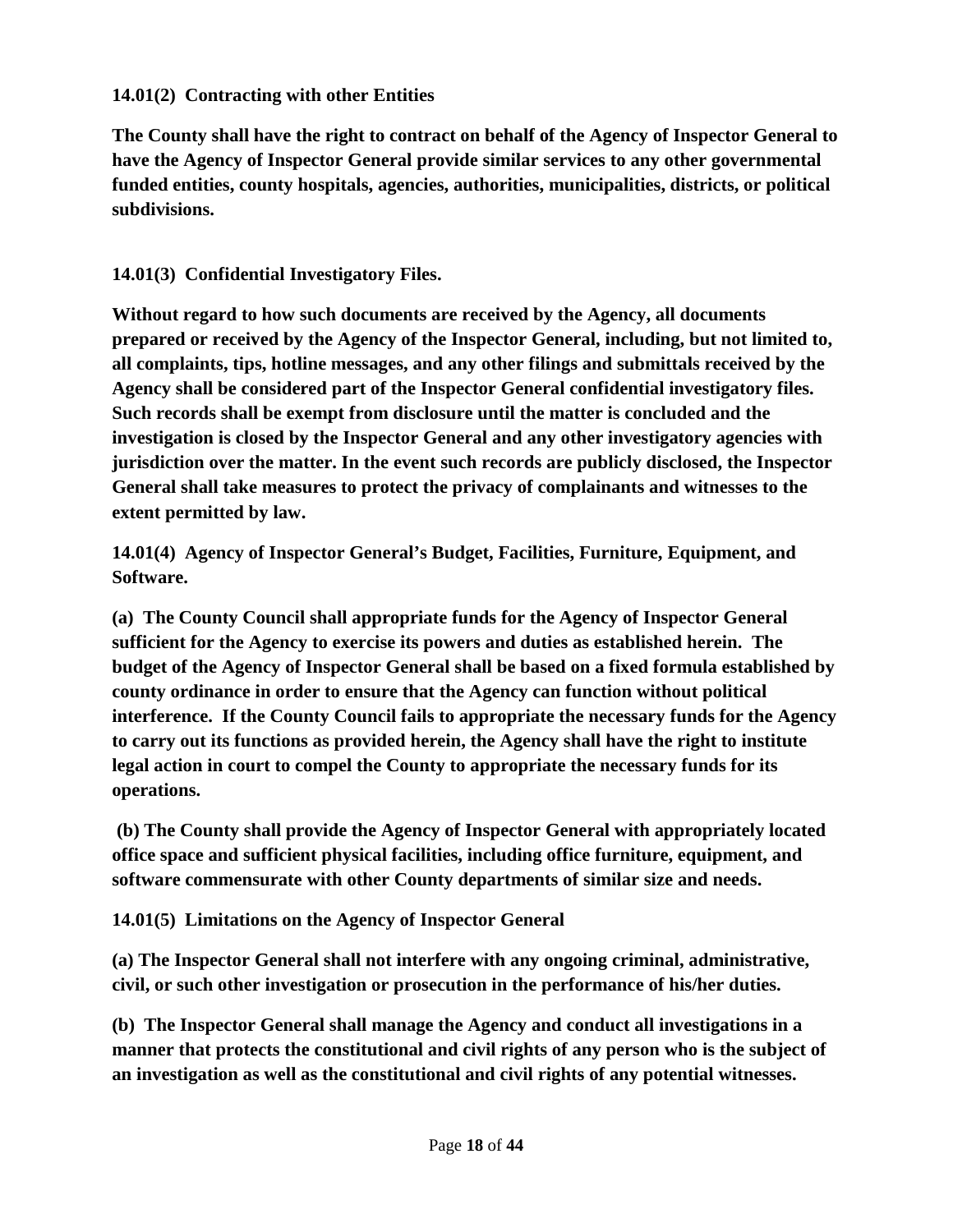**Rationale:** In the wake of the county corruption investigation, it became clear that Cuyahoga County required additional enforcement capabilities to address actions by County employees and to respond to allegations about the county workforce and its operations. The County has enacted a comprehensive Ordinance that created the first county IG's Office in the State of Ohio. The operation of the IG's office has been extremely productive. To insure its continuation, this proposal establishes the IG's Office in the Charter and provides for its funding, structure, its operations, and authority.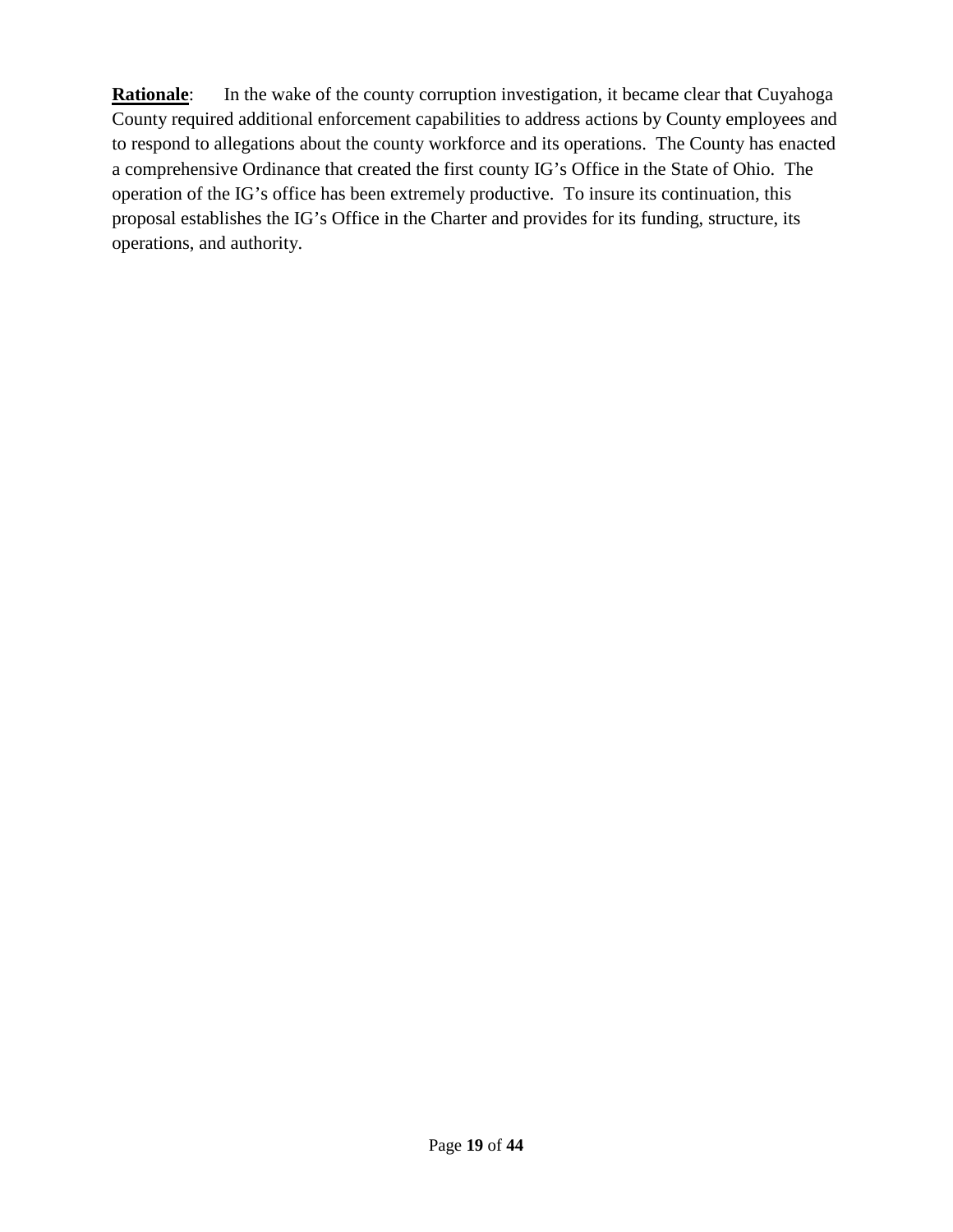## **AMENDMENT 7. REDISTRICTING AND THE COUNCIL RESIDENCY REQUIREMENT [Amendment as formally adopted by the C.R.C. on 6/18/2013 by a vote of 6-0]**

## CURRENT LANGUAGE

### SECTION 3.03 RESIDENCY REQUIREMENT

A Council candidate shall have been an elector of the County for at least two years immediately prior to filing of a declaration of candidacy or appointment to fill a vacancy and shall also have been a resident of the district he or she wishes to serve for at least thirty days immediately prior to filing of candidacy or appointment to fill a vacancy. Once elected or appointed, Council members shall reside within the County, and members elected from districts shall reside within their respective districts, during the tenure of their terms.

#### PROPOSED LANGUAGE

## SECTION 3.03 RESIDENCY REQUIREMENT

A Council candidate shall have been an elector of the County for at least two years immediately prior to filing of a declaration of candidacy or appointment to fill a vacancy and shall also have been a resident of the district he or she wishes to serve for at least thirty days immediately prior to filing of candidacy or appointment to fill a vacancy. Once elected or appointed, Council members shall reside within **their respective districts during the tenure of their terms; however, a Council member shall not be disqualified from serving the full term to which the member has been elected due to redistricting.** the County, and members elected from districts shall reside within their respective districts, during the tenure of their terms.

**Rationale:** This proposal cleans up issues that could arise after a decennial redistricting process that could result in a duly elected member of the Council being in the middle of his/her term but no longer residing in the district from which the Councilmember was elected. This language allows the elected member to remain as a Council member, in good standing, in the event his/her residence is placed in another district after the new districts are drawn.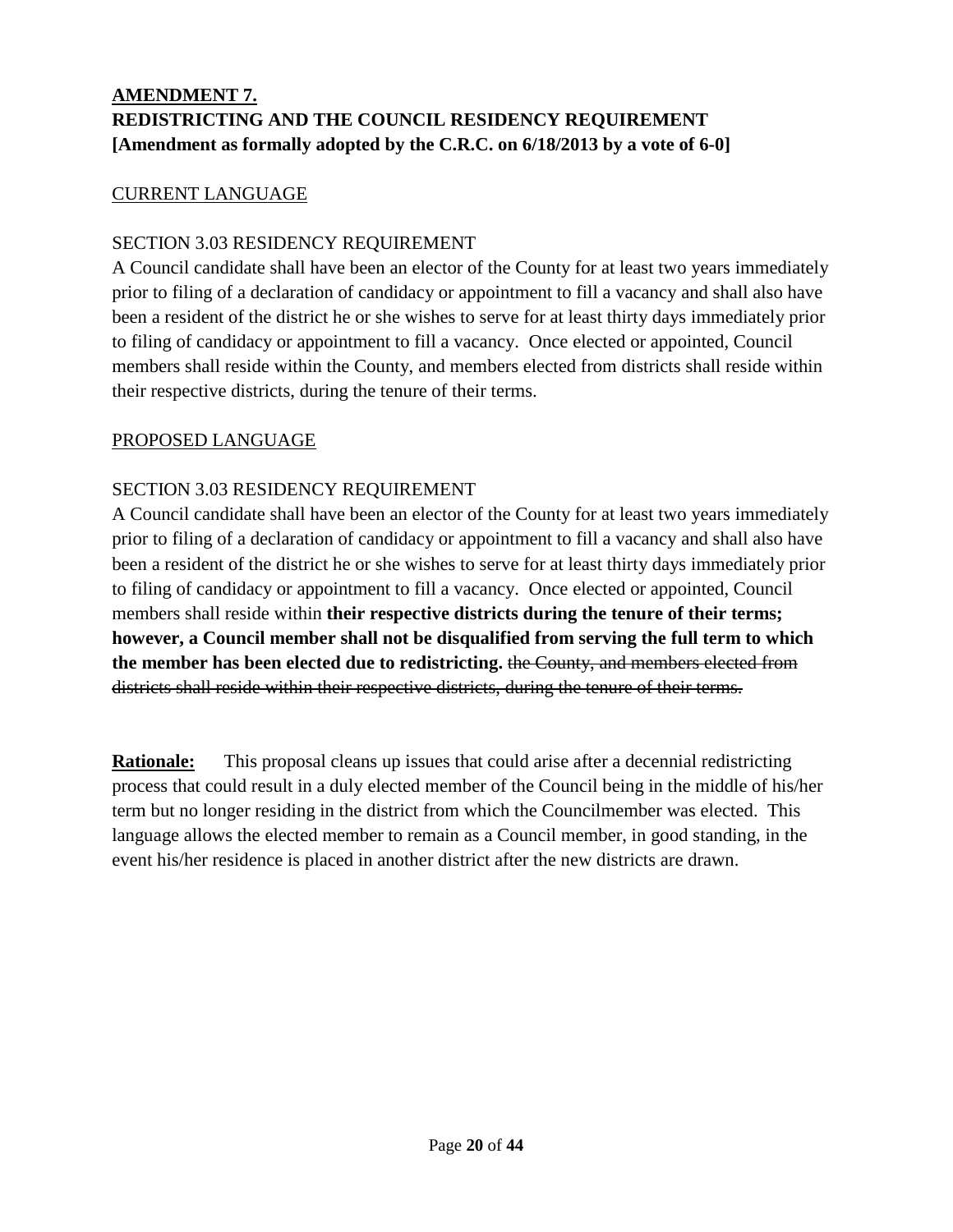## **AMENDMENT 8. EXECUTIVE RESIDENCY REQUIREMENT [Amendment as formally adopted by the C.R.C. on 6/18/2013 by a vote of 6-0]**

## CURRENT LANGUAGE

## SECTION 2.01 COUNTY EXECUTIVE

The County Executive shall be the chief executive officer of the County. The County Executive shall first be elected at the 2010 general election and shall hold office for a term of four years commencing on the first day of January 2011. Any candidate for election as County Executive shall be an elector of the County at the time of filing of the declaration of candidacy, shall be nominated and elected in the manner provided for county officers by general law and this Charter and during the entire term of office shall remain an elector of the County. The County Executive shall not, except as authorized by the Council, hold or accept other employment or public office.

#### PROPOSED LANGUAGE

## SECTION 2.01 COUNTY EXECUTIVE

The County Executive shall be the chief executive officer of the County. The County Executive shall first be elected at the 2010 general election and shall hold office for a term of four years commencing on the first day of January 2011. Any candidate for election as County Executive shall **have been an** elector of the County **for** at **least two years immediately prior to** the time of filing of the declaration of candidacy, shall be nominated and elected in the manner provided for county officers by general law and this Charter and during the entire term of office shall remain an elector of the County. The County Executive shall not, except as authorized by the Council, hold or accept other employment or public office.

**Rationale:** While the Charter mandates a two year residency requirement for Council candidates prior to election, the Charter provided no such residency requirement for the County Executive. The CRC believes that it is essential to have a County Executive with knowledge of the County and a stake in its future. This proposal mandates that all candidates for County Executive must reside in Cuyahoga County for at least two years immediately prior to filing. This time frame is consistent with that which is imposed on Council candidates.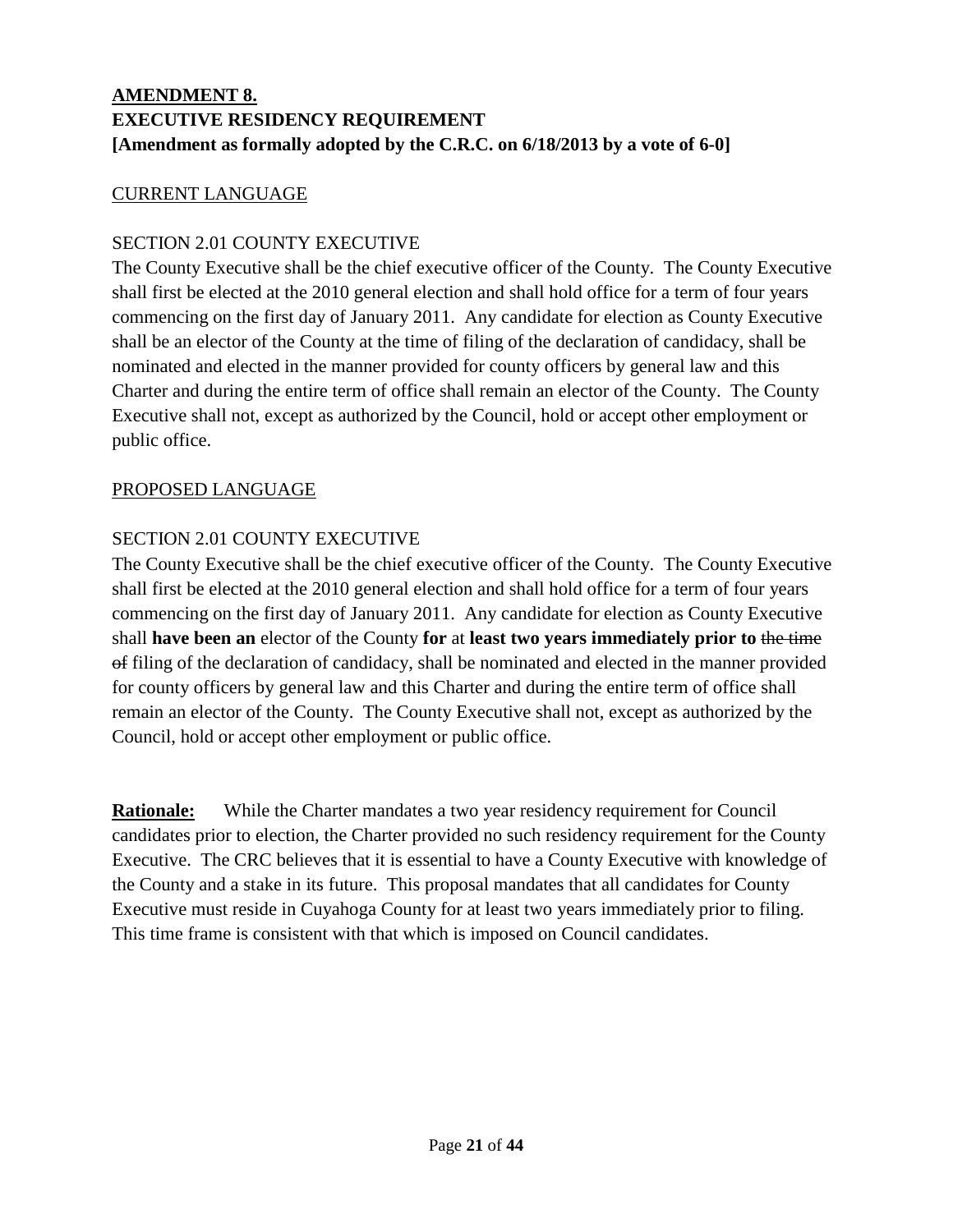## **AMENDMENT 9. ALLOCATION OF LEGAL DUTIES BETWEEN THE COUNTY PROSECUTOR AND THE DIRECTOR OF LAW [Amendment as formally adopted by the C.R.C. on 6/15/2013 by a vote of 5-3]**

## CURRENT LANGUAGE

## SECTION 4.01 PROSECUTING ATTORNEY: ELECTION, DUTIES AND **OUALIFICATIONS**

The Prosecuting Attorney shall be elected, and the duties of that office, and the compensation therefor, including provision for the employment of outside counsel, shall continue to be determined in the manner provided by general law. \*\*\*\*\*

SECTION 5.06 DIRECTOR OF LAW: POWERS, DUTIES AND QUALIFICATIONS The Director of Law shall be the legal advisor to and representative of the County Executive and County Council. The Director of Law shall be an attorney at law in good standing in the State of Ohio and shall have had at least five years' experience in advising or representing political subdivisions in Ohio.

#### PROPOSED LANGUAGE

## SECTION 5.06 DIRECTOR OF LAW: POWERS, DUTIES AND QUALIFICATIONS

**Except as provided below**, the Director of Law shall be the legal advisor to and representative of the County Executive, County Council, **and all County departments, offices, agencies, and other authorities responsible to the Council and the County Executive**. The Director of Law shall be an attorney at law in good standing in the State of Ohio and shall have had at least five years' experience in advising or representing political subdivisions in Ohio. **The Director of law shall,**

- **(i) Give written opinions as to the law when specifically requested to do so by the Council or the County Executive,**
- **(ii) Represent the County, the County Executive and the Council in administrative proceedings and labor negotiations,**
- **(iii) Act as counsel for the County, the County Executive and/or the Council, except upon the initiation of any court proceeding instituted by or against the County of Cuyahoga, the Council, the County Executive, or any of the other entities listed in this section, and**
- **(iv) Perform any other duties assigned by the Council or County Executive.**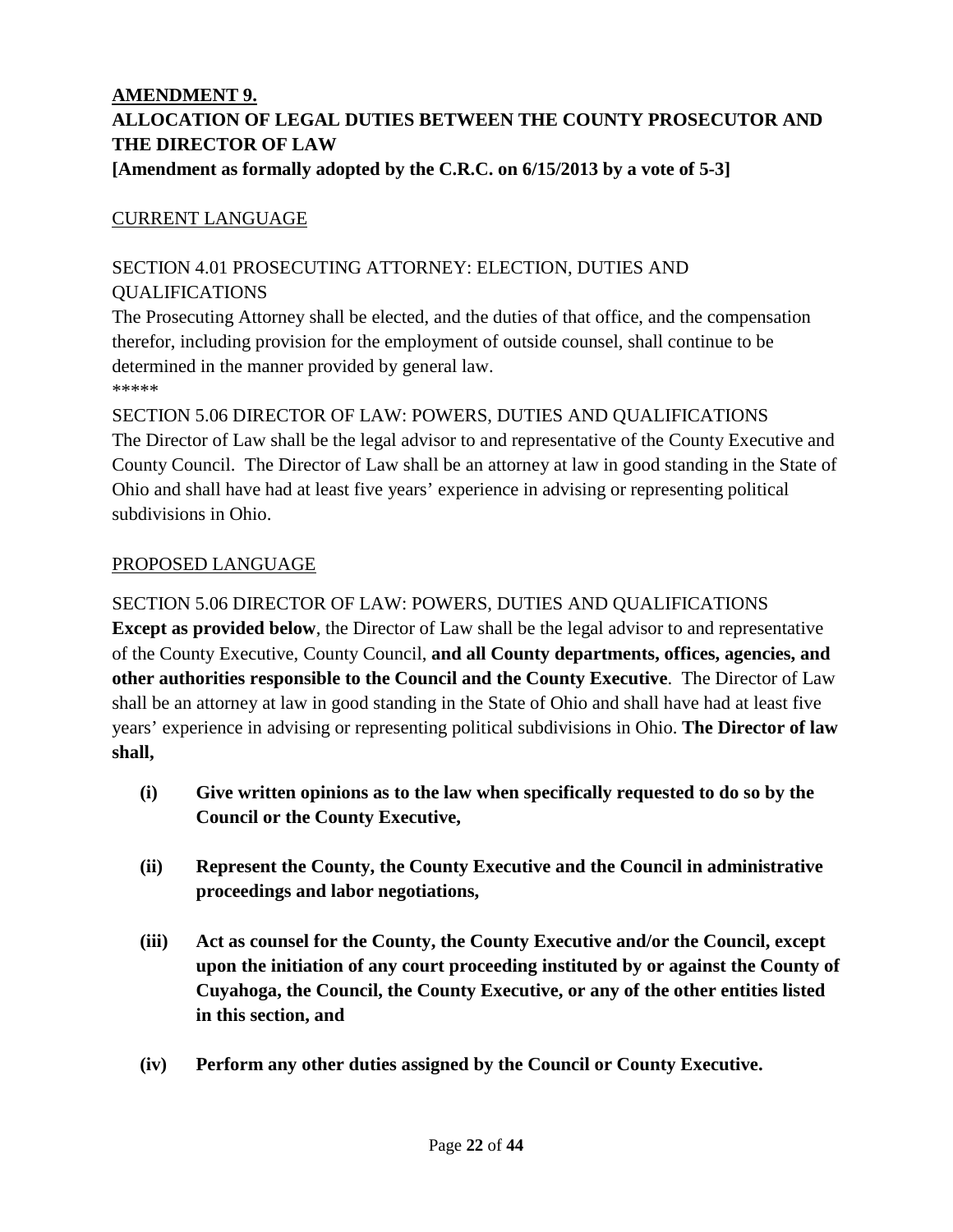## **The Director of law shall be responsible for the employment of outside counsel in the performance of his or her duties.**

## SECTION 4.01 PROSECUTING ATTORNEY: ELECTION, DUTIES AND QUALIFICATIONS

The Prosecuting Attorney shall be elected, and, **subject to the provisions of Section 5.06 of this Charter**, the duties of that office, and the compensation therefor, including provision for the employment of outside counsel, shall continue to be determined in the manner provided by general law.

**Rationale**: The Charter created the position of Director of Law and maintained the elected position of County Prosecutor. To clarify responsibilities and to avoid duplication of services, this proposal delineates the obligations and duties of both offices in providing competent legal advice and representation to the County, the Executive, the Council and the County's various Boards and Commissions.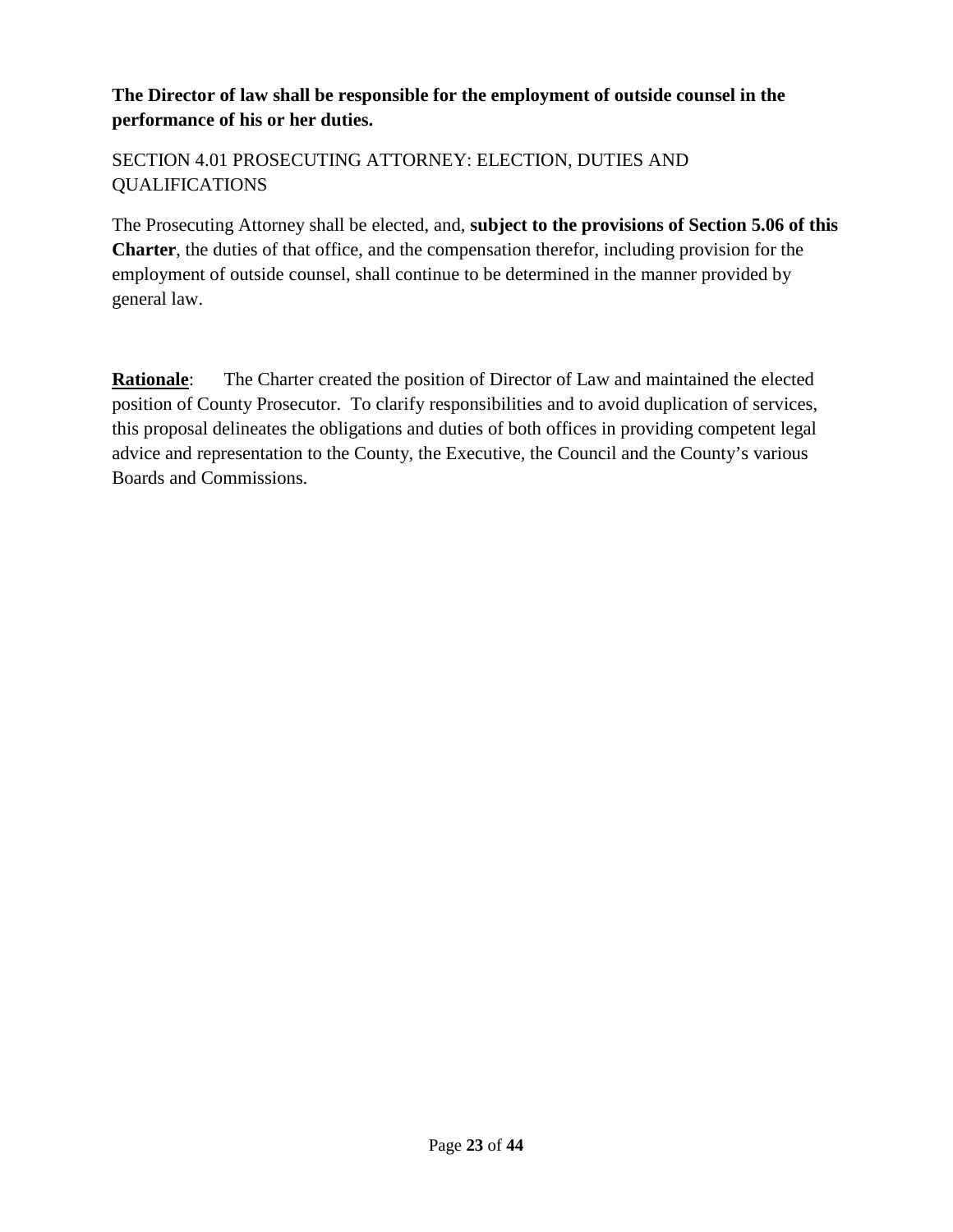## **AMENDMENT 10. APPOINTMENT AND TERM OF CHARTER REVIEW COMMISSION [Amendment as formally adopted by the C.R.C. on 6/18/2013 by a vote of 6-0]**

## CURRENT LANGUAGE

### SECTION 12.09 CHARTER REVIEW COMMISSION

Commencing in September 2012, in September 2017, and at intervals of ten years thereafter, the County Executive, with the confirmation of the Council, shall appoint a Charter Review Commission consisting of nine electors of the County, no more than five of whom may be of the same political party, and no more than two of whom may be an officer or employee of the County. Appointment to the Charter Review Commission shall be for a term of one year. Members of the Charter Review Commission shall serve without pay and shall serve on no more than three consecutive Charter Review Commissions, unless such service is within a ten-year period. The Council shall establish rules and procedures for the operation of the Charter Review Commission and the County Executive shall provide the Commission necessary staff services.

\*\*\*\*\*

#### PROPOSED LANGUAGE

### SECTION 12.09 CHARTER REVIEW COMMISSION

Commencing in September 2012, in September 2017, and at intervals of ten years thereafter, the County Executive, with the confirmation of the Council, shall **before the first day of July** appoint a Charter Review Commission consisting of nine electors of the County, no more than five of whom may be of the same political party, and no more than two of whom may be an officer or employee of the County. Appointment to the Charter Review Commission shall be for a term of one year **commencing on the first day of September in the year in which the appointment is made**. Members of the Charter Review Commission shall serve without pay and shall serve on no more than three consecutive Charter Review Commissions, unless such service is within a ten-year period. The Council shall establish rules and procedures for the operation of the Charter Review Commission and the County Executive shall provide the Commission necessary staff services.

**Rationale:** The CRC certifies that the duties of reviewing the Charter, hearing testimony from interested parties and recommending amendments to the Charter is a lengthy and timeconsuming process. This proposal allows future CRCs to get an early start on the process and clarifies the time that future CRCs will remain in existence.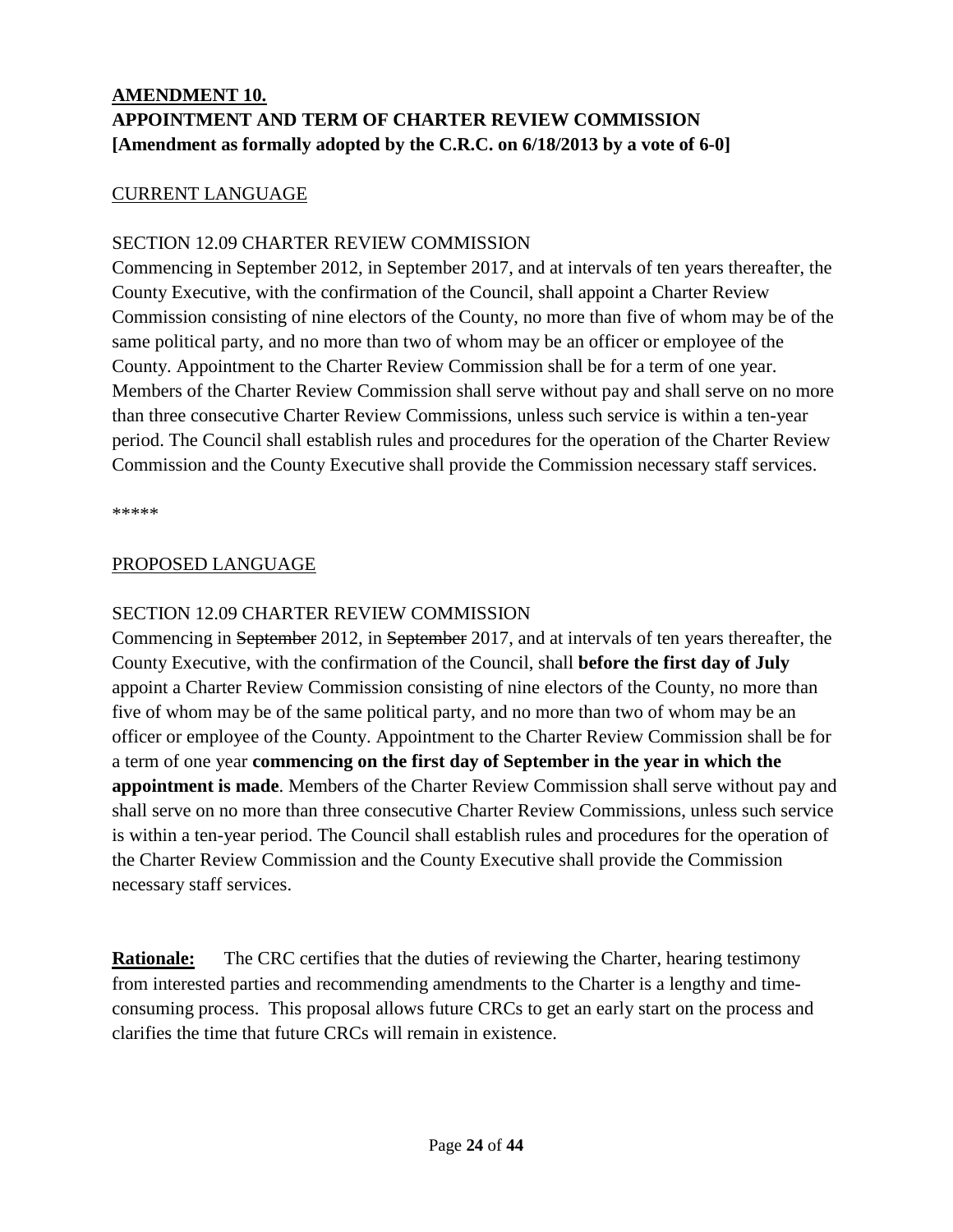## **AMENDMENT 11. PROPOSED CHANGES TO EXECUTIVE VACANCY:**

- **EXECUTIVE SUCCESSION**
- **VACANCY; LENGTH OF APPOINTMENT**

## **[Amendment as formally adopted by the C.R.C. on 6/18/2013 by a vote of 6-0]**

#### CURRENT LANGUAGE

#### SECTION 2.04 VACANCY

In the event the office of the County Executive becomes vacant by reason of death, resignation, removal from office, failure to remain an elector of the County or for any other reason, the President of Council shall succeed to the office of County Executive on an interim basis. If a vacancy occurs in the first or second year of a four-year term, the interim succession shall be for a period until the next countywide general election, at which time the position shall be filled for the remainder of the principal term. If a vacancy occurs in the third or fourth year of a four-year term, the interim succession shall extend until the next countywide general election, at which time the position shall be filled for the next four year term. The interim succession of the President of Council to the office of County Executive as provided herein shall create a vacancy in the membership of County Council and in the position of President of Council. Upon the occurrence of a vacancy in the position of President of Council, the Vice-President of Council shall assume the position of President, and the Council shall elect a member to serve as Vice-President. The Council seat vacated by the former Council president shall be filled in the manner described herein.

#### PROPOSED LANGUAGE

#### SECTION 2.04 VACANCY

**The County Executive shall designate, subject to confirmation by the Council, one officer appointed under Article V of this Charter to succeed as County Executive on an interim basis in the event the office of the County Executive becomes vacant prior to the expiration of his or her term by reason of death, resignation, removal from office, failure to remain an elector of the County or for any other reason. The officer so designated shall meet all the qualifications for the position of County Executive provided in Section 2.01 of this Charter.**  In the event the office of the County Executive becomes vacant by reason of death, resignation, removal from office, failure to remain an elector of the County or for any other reason, **In the event no designee of the County Executive, qualified under Section 2.01 of this Charter, has been confirmed prior to the office of the County Executive becoming vacant,** the President of Council shall succeed to the office of County Executive on an interim basis. If a vacancy occurs **more than thirty (30) days prior to the filing deadline for the primary for the**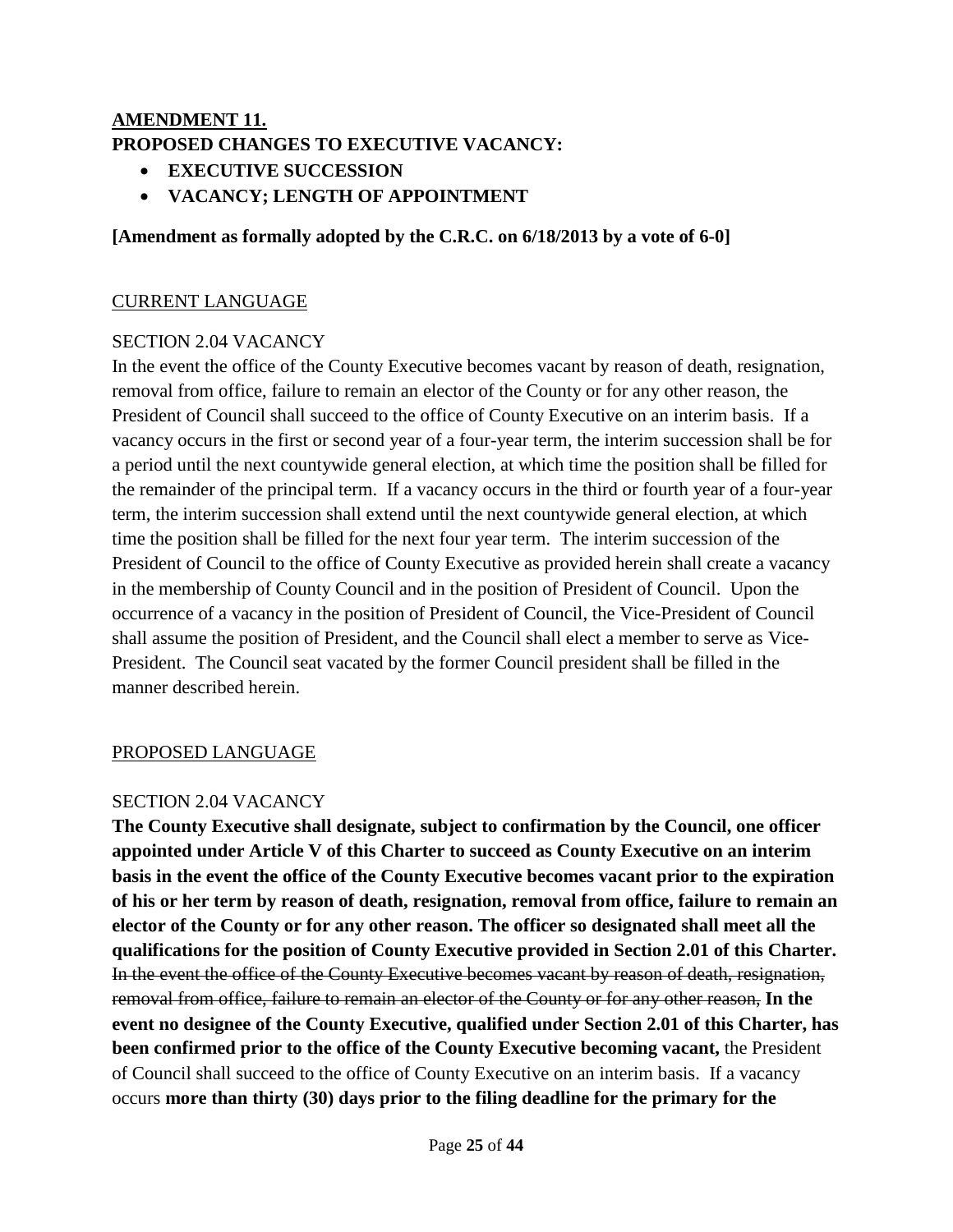**countywide general election held during the second year of a four-year term, the interim succession shall be for a period until the end of the calendar year following that same countywide general election, at which election the position shall be filled for the remainder of the unexpired term. Otherwise, the interim succession shall extend for the remainder of the four-year term.** in the first or second year of a four-year term, the interim succession shall be for a period until the next countywide general election, at which time the position shall be filled for the remainder of the principal term. If a vacancy occurs in the third or fourth year of a four-year term, the interim succession shall extend until the next countywide general election, at which time the position shall be filled for the next four year term. The interim succession of the President of Council to the office of County Executive as provided herein shall create a vacancy in the membership of County Council and in the position of President of Council. Upon the occurrence of a vacancy in the position of President of Council, the Vice-President of Council shall assume the position of President, and the Council shall elect a member to serve as Vice-President. The Council seat vacated by the former Council president **President of Council** shall be filled in the manner described herein **as provided for in Article 3, Section 5 or 6, as applicable**.

**Rationale:** In the event of a vacancy in the office of the County Executive, pursuant to Charter Section 2.04, the President of Council succeeds to office. This transition not only creates a vacancy in the leadership of the Council but also has the potential to create a significant shift in the County operations and its staffing. In an effort to allow a smooth transition, this proposal permits the Executive to nominate an officer of the Executive staff to serve as the Interim Executive until the next permissible election. The successor would have to be confirmed by Council as the designated successor and would allow the county's operations to continue with as little disruption as possible until the next election could take place.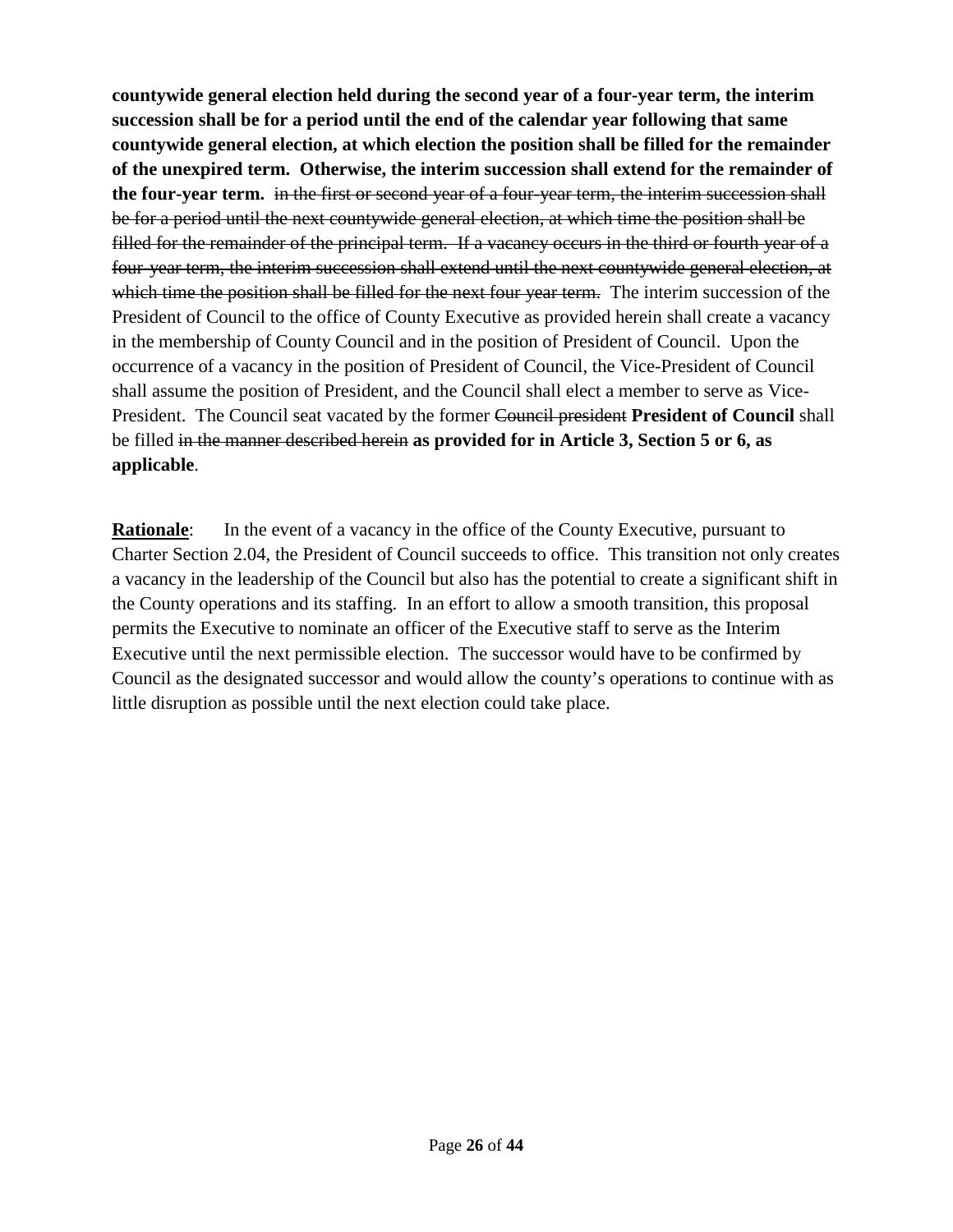## **AMENDMENT 12. COUNCIL VACANCIES; LENGTH OF APPOINTMENT [Amendment as formally adopted by the C.R.C. on 6/18/2013 by a vote of 6-0]**

### CURRENT LANGUAGE

### SECTION 3.07 VACANCIES; LENGTH OF APPOINTMENT

If a vacancy occurs in the first or second year of a four-year term, the interim appointment shall be for a period until the next countywide general election, at which time the position shall be filled for the remainder of the unexpired term. If a vacancy occurs in the third or fourth year of a four-year term, the interim appointment shall extend until the next countywide general election, at which time the position shall be filled for the next four-year term.

### PROPOSED LANGUAGE

## SECTION 3.07 VACANCIES; LENGTH OF APPOINTMENT

If a vacancy occurs in the first or second year of a four-year term, the interim appointment shall be for a period until the next countywide general election, at which time the position shall be filled for the remainder of the unexpired term. If a vacancy occurs in the third or fourth year of a four-year term, the interim appointment shall extend until the next countywide general election, at which time the position shall be filled for the next four-year term. **at least thirty (30) days prior to the filing deadline for the primary for the countywide general election held during the second year of a four-year term, the interim appointment shall be for a period until the end of the calendar year following that same countywide general election, at which election the position shall be filled for the remainder of the unexpired term. Otherwise, the interim appointment shall extend for the remainder of the four-year term.**

**Rationale:** This proposal clarifies the language for the timing of an election following the filling of a vacancy on the Council. The language allows enough time for a successor to be named and incorporates time limitations for the Board of Elections to have candidates qualify for the appropriate ballot. The Commission sought to clarify the process so that vacancies are filled while still recognizing that successor candidates must still be approved by the electors.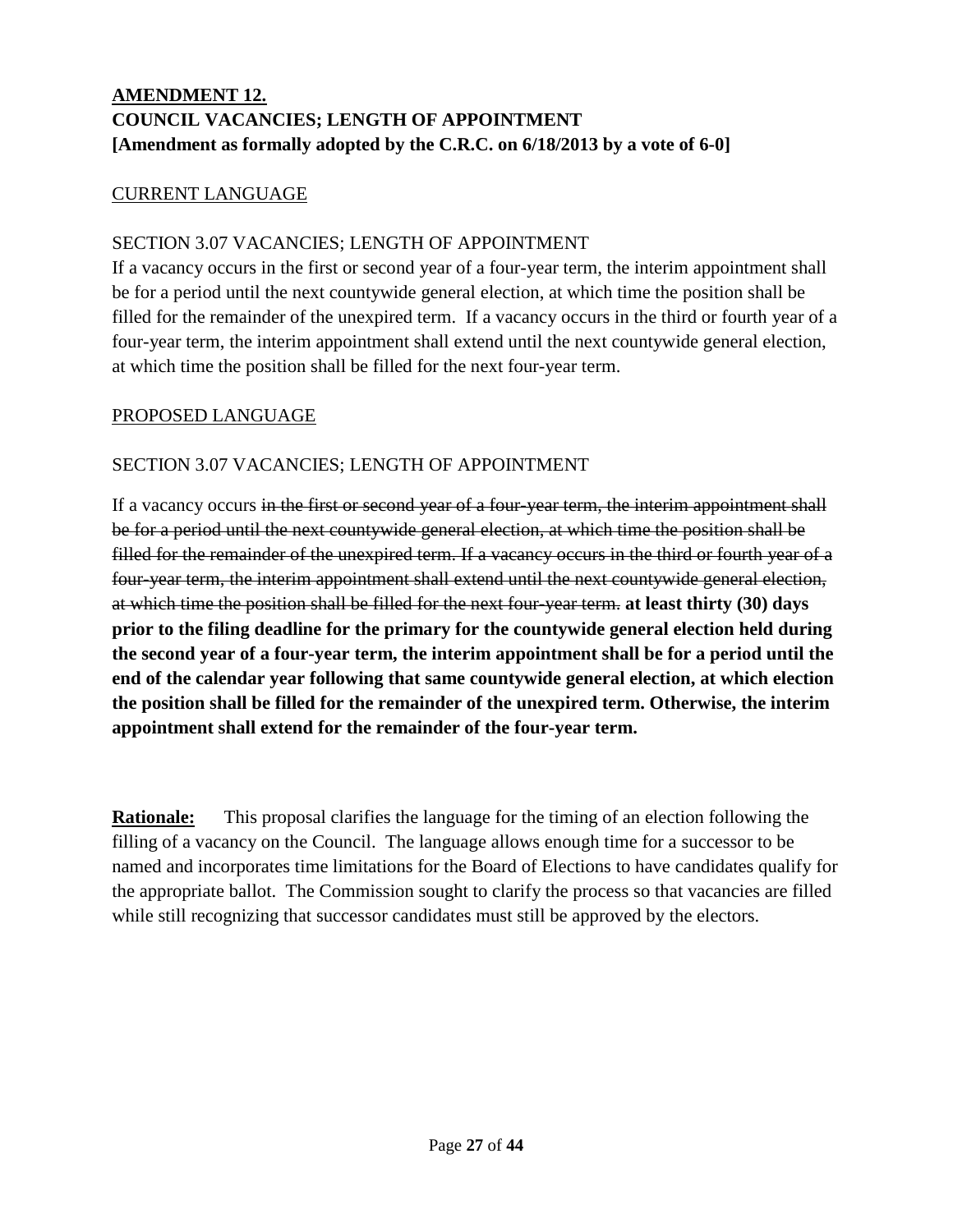## **AMENDMENT 13. BIENNIAL JUSTICE SYSTEM AUDIT [Amendment as formally adopted by the C.R.C. on 6/22/2013 by a vote of 7-1]**

#### CURRENT LANGUAGE

(NONE)

#### PROPOSED LANGUAGE

## **SECTION 11.05 PERFORMANCE AUDIT OF CUYAHOGA COUNTY'S JUSTICE SYSTEM**

**The Cuyahoga County Executive shall, no later than February 1, 2014, and every five years thereafter, appoint an independent organization or university with nationally recognized expertise in the area of the administration of justice to conduct a performance audit of the County's justice system. The performance audit will recommend best practices that would improve the justice system's efficiency, effectiveness and fairness. The organization selected shall be subject to the approval of the Council.**

**Rationale:** In establishing a new form of County government, the Charter has attempted to incorporate the implementation of performance assessment and evaluation for its operations. Currently, the county has numerous operations that are involved in the Justice System, including the Clerk of Courts, the Judiciary, the Sheriff's Department and the Prosecutor's Office. This proposal advocates the institution of regular assessment of the County's operations involving the Justice System in an effort to achieve efficiency and effective delivery of services. The proposal calls for the assessment to be performed independently and sets time frames for the initial and subsequent audits to be performed.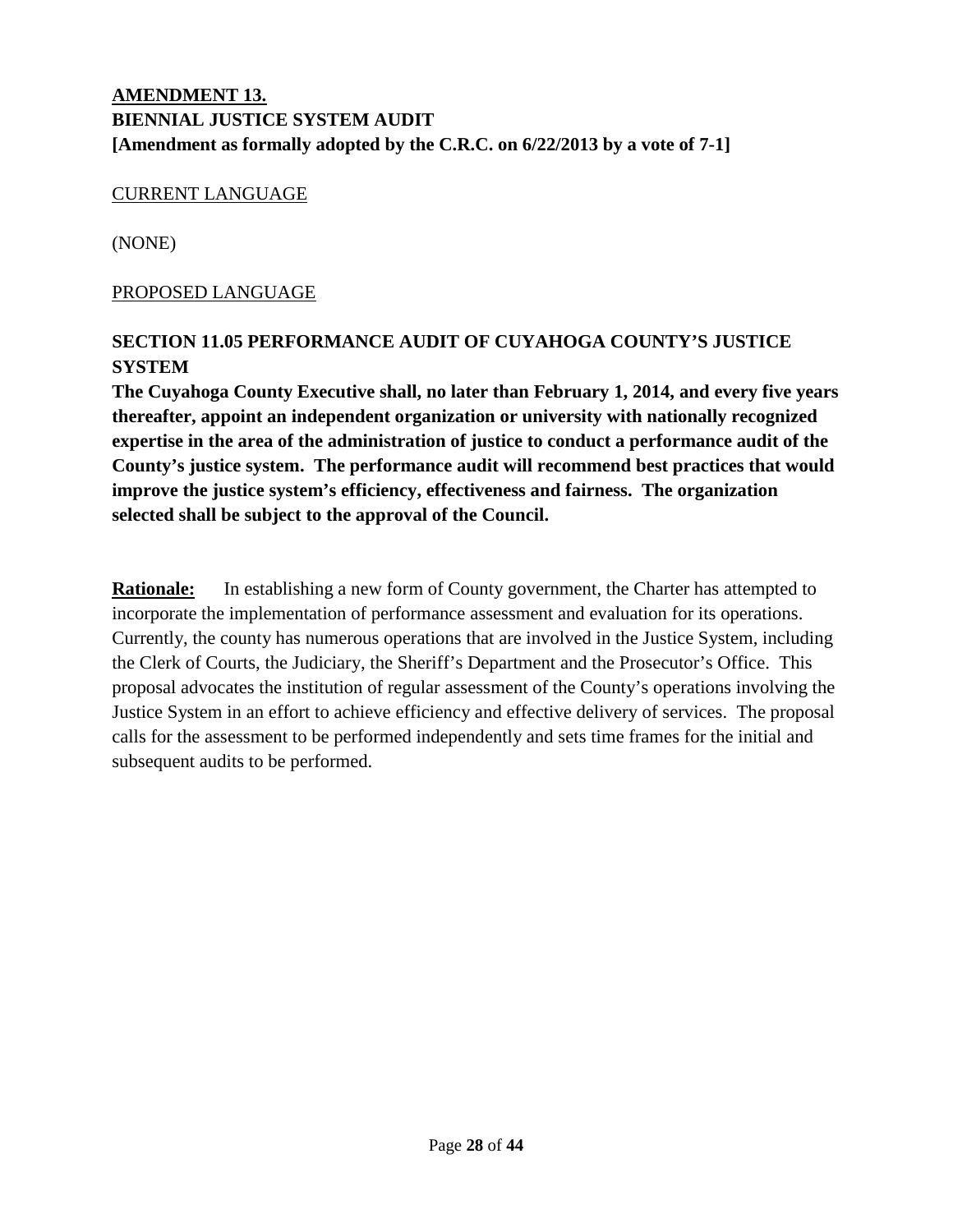## **AMENDMENT 14. COUNTY SHERIFF – TERM OF APPOINTMENT AND REMOVAL [Amendment as formally adopted by the C.R.C. on 6/18/2013 by a vote of 6-0]**

## CURRENT LANGUAGE

### SECTION 5.01 APPOINTMENT; CONFIRMATION BY COUNCIL

Each of the officers provided for in this Article V shall be appointed by the County Executive subject to confirmation by Council, and shall serve at the pleasure of the County Executive.

#### **\*\*\*\*\***

### SECTION 5.08 SHERIFF: POWERS, DUTIES AND QUALIFICATIONS.

All powers and duties now or hereafter vested in or imposed upon county sheriffs by general law shall be carried out by the appointed Sheriff. The Sheriff shall possess and continue to maintain the qualifications provided by general law for the office of county sheriff and in addition shall have had at least five years' experience in law enforcement or in correctional facilities management.

### PROPOSED LANGUAGE

## SECTION 5.01 APPOINTMENT; CONFIRMATION BY COUNCIL

Each of the officers provided for in this Article V shall be appointed by the County Executive subject to confirmation by Council, and shall serve at the pleasure of the County Executive **unless otherwise specified herein**.

#### **\*\*\*\*\***

## SECTION 5.08 SHERIFF: POWERS, DUTIES AND QUALIFICATIONS.

All powers and duties now or hereafter vested in or imposed upon county sheriffs by general law shall be carried out by the appointed Sheriff. The Sheriff shall possess and continue to maintain the qualifications provided by general law for the office of county sheriff and in addition shall have had at least five years' experience in law enforcement or in correctional facilities management. **The Sheriff shall be appointed for a term of four years commencing on January 1, 2016. The Sheriff may only be removed from office by the County Executive prior to the expiration of his or her term subject to the approval of at least two-thirds of the Council.**

**Rationale:** The Charter eliminated the election of the County Sheriff and made this position an appointee of the County Executive, subject to Council confirmation. The Commission recognized that it was not advisable to have the Sheriff be an elected officeholder but acknowledged that the independence of the position was essential. This proposal adds to the independence of the Sheriff by providing a staggered term of office of four years, rather than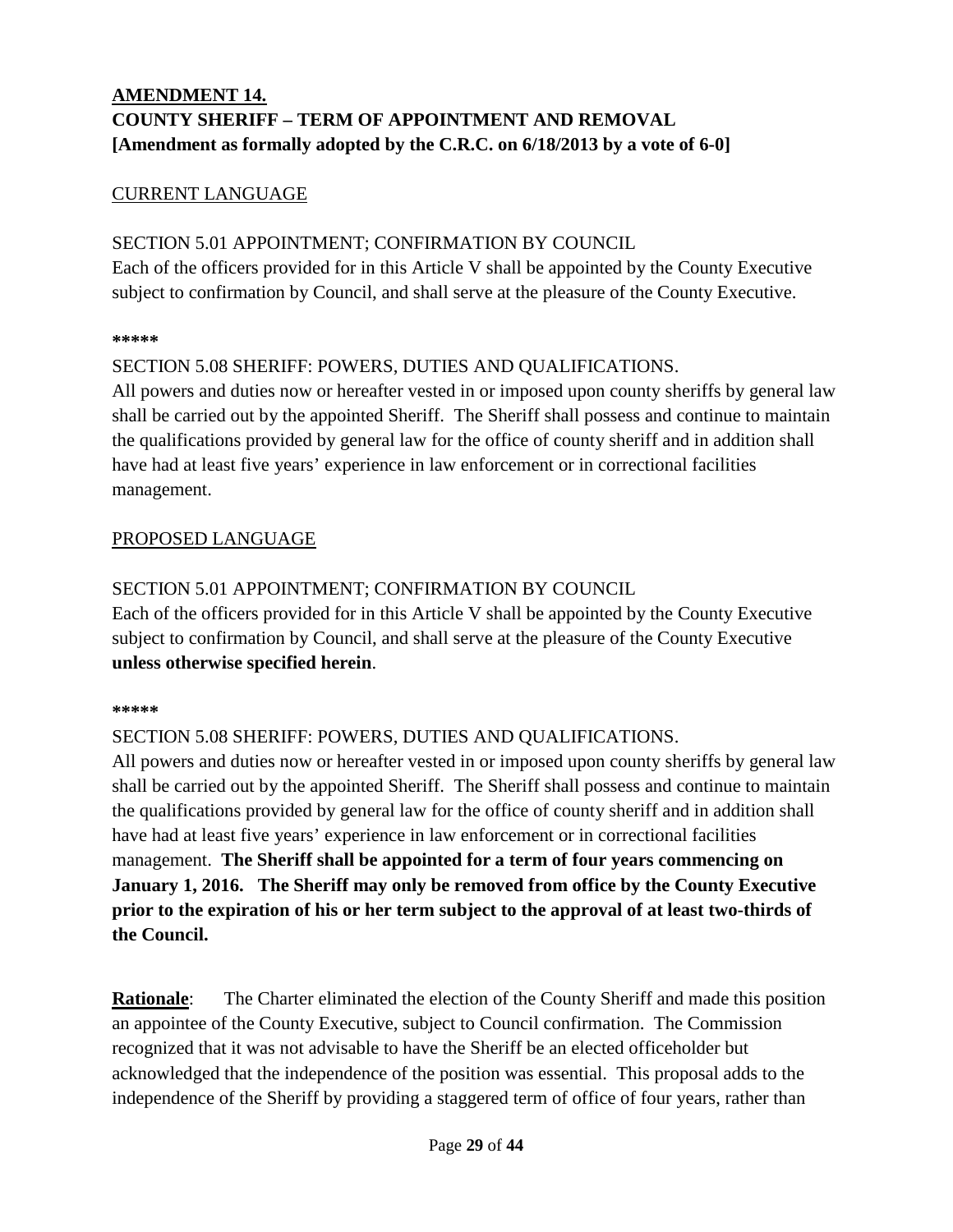serving at the will of the appointing authority. Additionally, this proposal would amend the manner in which the Sheriff may be discharged by including language mandating that 2/3 of the Council must consent to the removal of the Sheriff prior to the expiration of his/her term.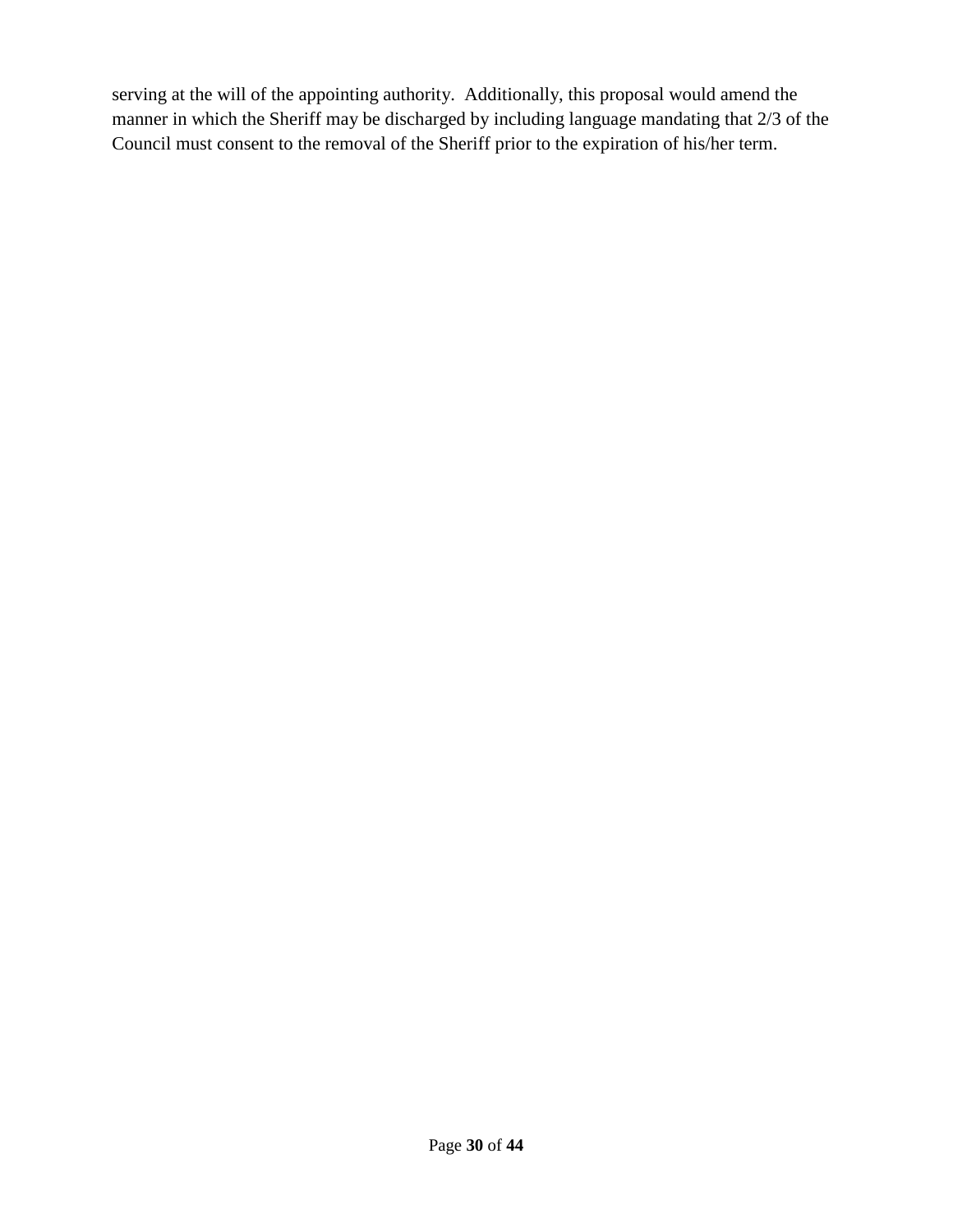## **AMENDMENT 15. PERSONNEL REVIEW COMMISSION [Amendment as formally adopted by the C.R.C. on 6/22/2013 by a vote of 8-0]**

### PROPOSED LANGUAGE

## SECTION 9.01 HUMAN RESOURCE COMMISSION **PERSONNEL REVIEW COMMISSION**

**There shall be a Personnel Review Commission.** The County Executive, subject to confirmation by the Council, shall appoint the members of **the Personnel Review Commission** a Human Resources Commission, consisting of three electors of the County having experience in personnel matters or personnel administration and who are supportive of equal opportunity considerations. No more than two of the three members of the **Personnel Review Commission** Human Resources Commission shall be members of the same political party. **The Personnel Review Commission is authorized to employ persons in the service of the County**. The **Personnel Review Commission Human Resources Commission** shall be responsible for administering, for and in cooperation with the officers, agencies, boards and commissions of the County, an efficient and economical system for the employment of persons in the public service of the County according to merit and fitness. The County's human resources policies and systems, including ethics policies for County employees, shall be established by ordinance and shall be administered in such manner as will eliminate unnecessary expense and duplication of effort, while ensuring that persons will be employed in the public service without discrimination on the basis of race, color, religion, sex, national origin, sexual orientation, disability, age or ancestry. **The Personnel Review Commission shall submit a recommendation regarding any ordinance concerning County personnel policies prior to passage by County Council. In the event the Personnel Review Commission does not endorse an ordinance, the Personnel Review Commission may provide a Statement of Non-Endorsement to the County Council.**

The term of office of each member of the **Personnel Review Commission** Human Resources Commission shall be six years. The terms shall be staggered so that no term expires within less than two years of the expiration of any other term. The County Executive shall fill a vacancy occurring for an unexpired term in the same manner as a regular appointment.

Of the terms of office for the initial appointees, one shall be appointed for a term of six years, one shall be appointed for a term of four years and one shall be appointed for a term of two years. The County Executive shall nominate the initial appointees to the **Personnel Review Commission Human Resources Commission** not later than March 1, 2011 and thereafter within thirty days after the occurrence of a vacancy.

No member of the **Personnel Review Commission** Human Resources Commission shall hold any other public office or public employment with the County. The Council shall establish a per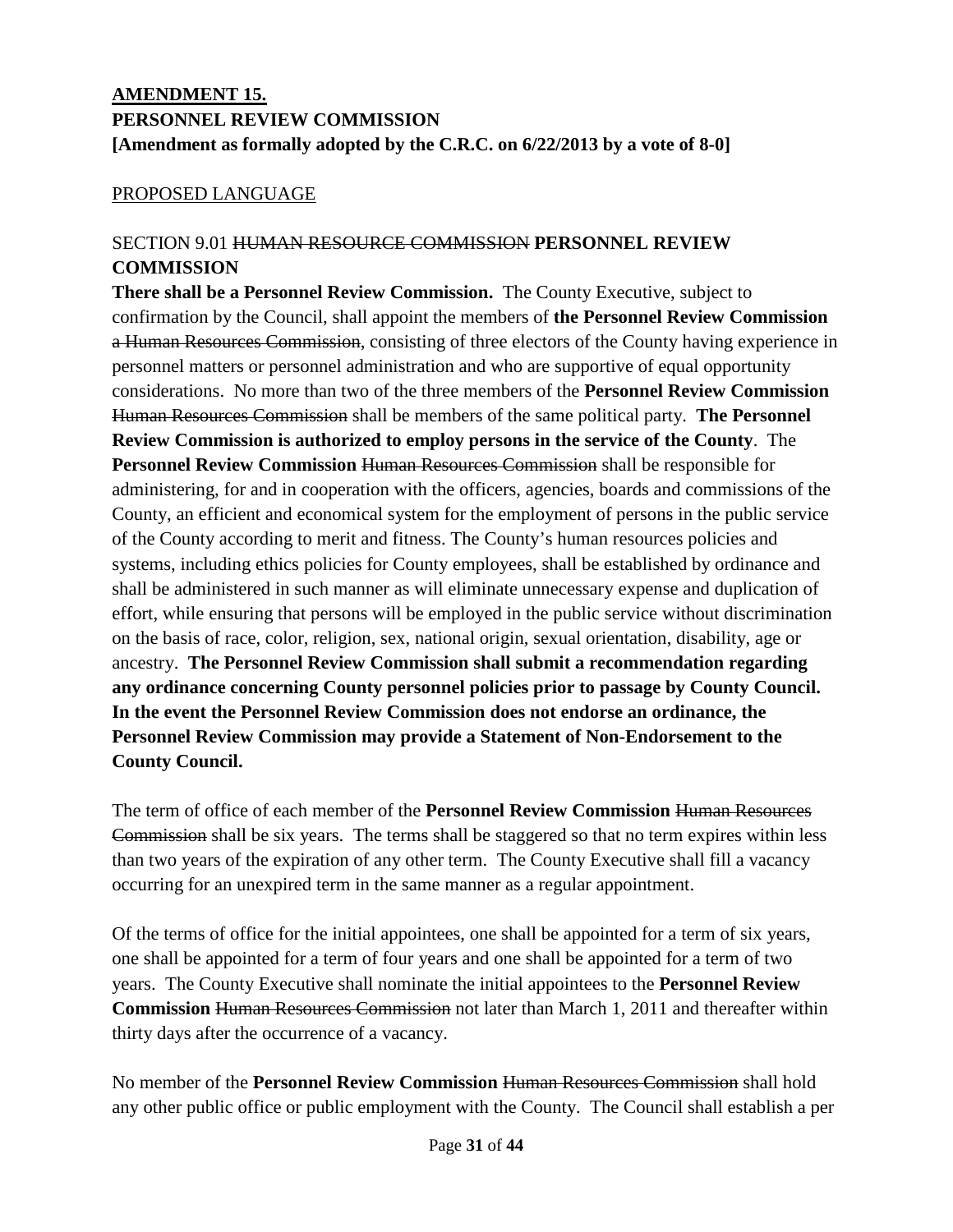diem compensation for the members of the **Personnel Review Commission** Human Resources Commission.

The County Executive may remove any member of the **Personnel Review Commission** Human Resources Commission for inefficiency, neglect of duty or malfeasance in office after notice and public hearing before the Council, provided that eight **two-thirds of the** members of the Council concur.

## SECTION 9.02 AUTHORITY OF **PERSONNEL REVIEW COMMISSION** HUMAN RESOURCES COMMISSION.

The **Personnel Review Commission** Human Resources Commission shall have:

(1) Responsibility for the resolution or disposition of all personnel matters, with authority to appoint hearing officers to hear all employee appeals previously under the jurisdiction of the State Personnel Board of Review, **including those of classified employees who work for the County Executive, Prosecuting Attorney, County Planning Commission, and the County Public Defender;**

(2) Responsibility for administration of countywide compliance with federal and state laws regarding personnel matters **within the County Executive's organization and departments** which the County is the reporting unit and for maintenance of records required by such laws**;**

## (3) **For the County Executive's organization and departments,** authority to ensure:

- Pay equity for like positions;
- Standardization of benefits;
- Approval of qualifications;
- Consistent discipline;
- Training of management in personnel practices;
- Training of employees in job functions;
- Training for total quality management;
- Consistent administration of performance management system;
- Coordination of recruitment;
- Compliance with ethics resolutions or ordinances as passed by the Council;

## **(4) Responsibility for creation of rules and policies related to the Personnel Review Commission's authority set forth in this Charter;**

(4**5**) Such other functions as may be deemed necessary by the Council for the **Personnel Review Commission Human Resources Commission** to carry out its mission and purpose.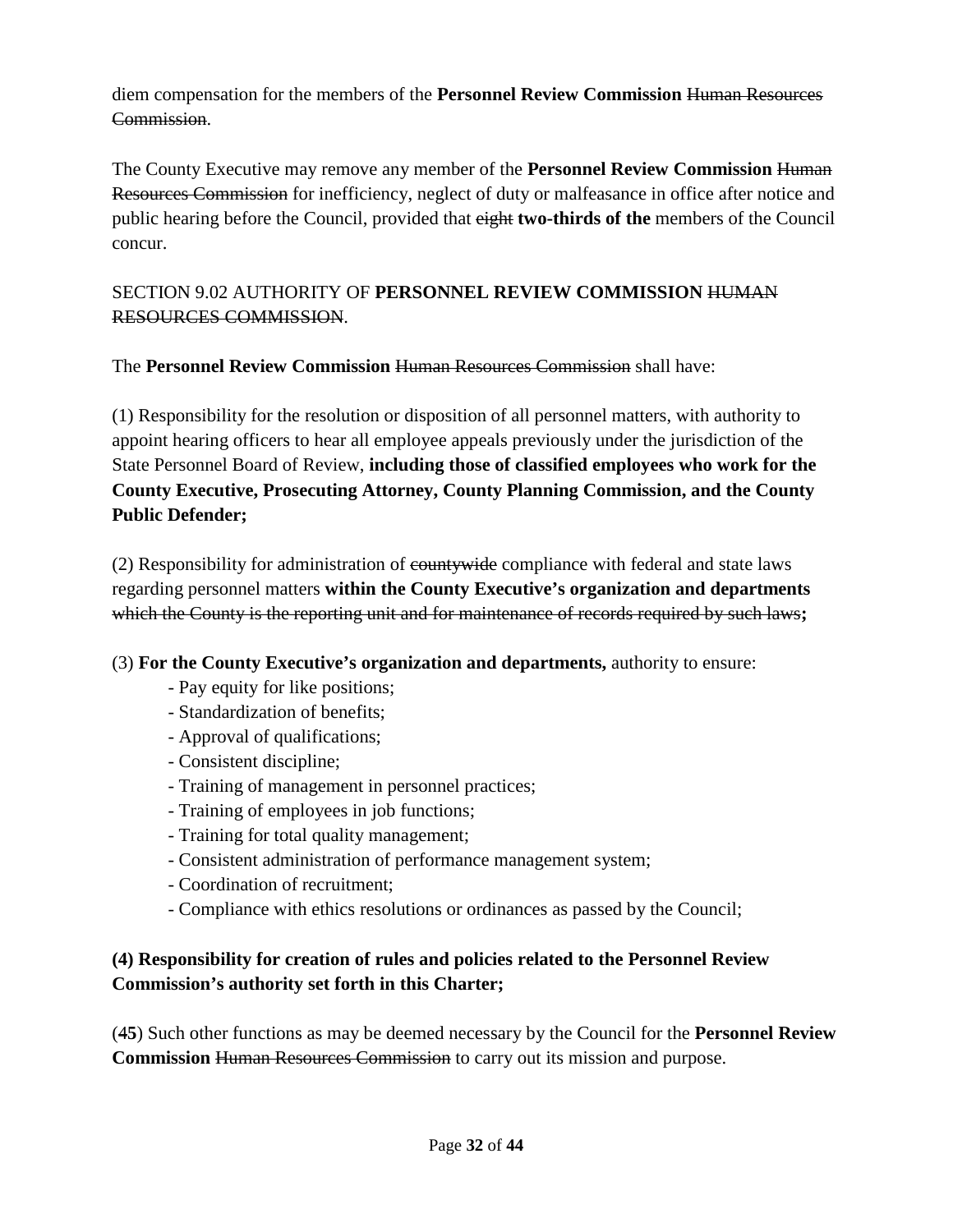## SECTION 9.03 CLASSIFICATION

The **Personnel Review Commission** Human Resources Commission shall administer a clear, countywide classification and salary administration system for technical, specialist, administrative and clerical functions with a limited number of broad pay ranges within each classification. The classification system shall include the employees of the offices listed in Article V of this Charter, as well as those of the County Executive and County Council except those employees in positions designated as unclassified by general law. The classification system shall, to the extent permitted by the Ohio Constitution, include the **classified** employees of all offices, officers, agencies, departments, boards, commissions or other public bodies, other than separate political subdivisions, that are supported in whole or in part from taxes levied, or other financial assistance provided, by the County.

## SECTION 9.04 APPOINTING AUTHORITIES

The County Executive and the officers, offices, agencies, departments, boards and commissions and other public bodies, who under this Charter or under general law are authorized to employ persons in the service of the County, shall be appointing authorities. Persons interested in employment with the County shall make application to the Department of Human Resources. No appointing authority shall appoint a person to fill a vacancy in the classified service who does not meet the qualifications for that position approved by the **Personnel Review Commission** Human Resources Commission. All Appointing Authorities shall strive in making appointments in both the classified and the unclassified service to ensure that the diversity of the population of the County is reflected in the persons who are employed by the County.

## SECTION 9.05 DEPARTMENT OF HUMAN RESOURCES

There shall be a Department of Human Resources, which shall, **as part of its duties**, serve under the direction of and perform such functions on behalf of the **Personnel Review Commission** Human Resources Commission as the Commission shall **delegate** prescribe. **The Department of Human Resources shall provide regular reports to the Personnel Review Commission regarding the Department's performance of such delegated functions in accordance with timeframes established by the Personnel Review Commission.**

## **SECTION 9.06 DIRECTOR OF HUMAN RESOURCES: POWERS, DUTIES AND QUALIFICATIONS**

**The Director of Human Resources shall be appointed by the Executive to manage County employment matters including hiring, firing, discipline, layoffs, training, benefits, time and attendance, HR compliance, and drafting policies and procedures. The Director shall be responsible for offering support to the law department on all labor and employment matters. The Director of Human Resources shall have a minimum of five years of experience advising or working in the public sector, experience in employment related matters, management experience or related relevant experience.**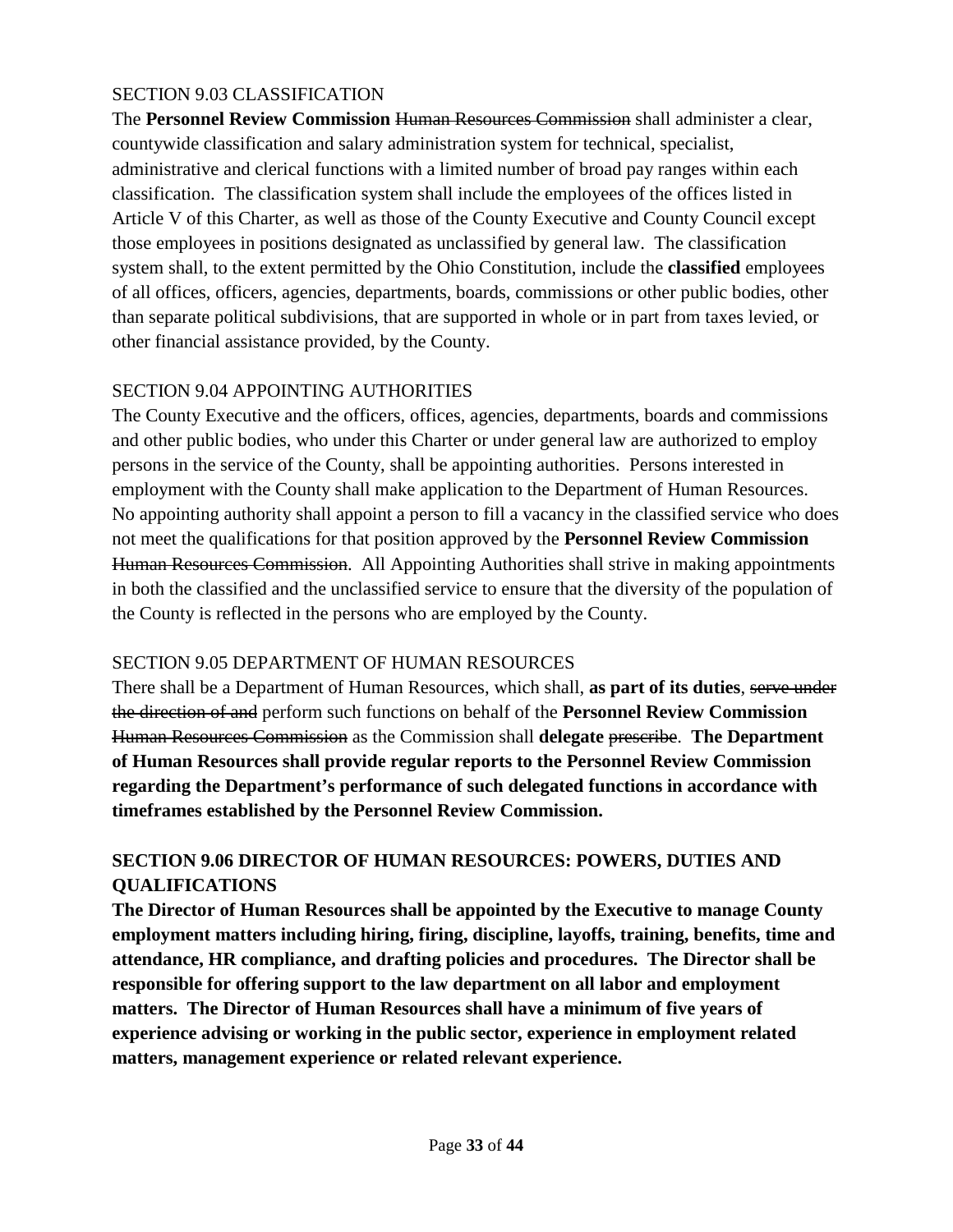#### SECTION 2.03 POWERS AND DUTIES \*\*\*\*\*

(12) To conduct collective bargaining regarding wages and compensatory benefits with any recognized employee bargaining unit in conjunction with the Human Resources Commission, and, administer uniform personnel procedures for all County employees**, and to provide quarterly reports to the Personnel Review Commission regarding the County's collective bargaining strategies and approved contracts.**

**Rationale:** The Charter incorporated a monumental shift in the manner in which Cuyahoga County performs its Human Resource duties. Previously, each elected office had its own Human Resource Department and there was no consistency in the hiring, firing, discipline or performance assessment of the county's workforce. Charter Section 9 includes numerous provisions that have helped unify the county's human resource performance and review. These proposals help clarify the role that the Human Resource Commission (HRC) plays and the interrelationship with the County Administration and the various other county entities. Additionally, in an effort to eliminate the confusion that often arises between the HRC and the County's Human Resource Department, this proposal seeks to change the name of the HRC to the "Personnel Review Commission" to reflect the actual duties performed and to avoid confusion with similarly sounding names.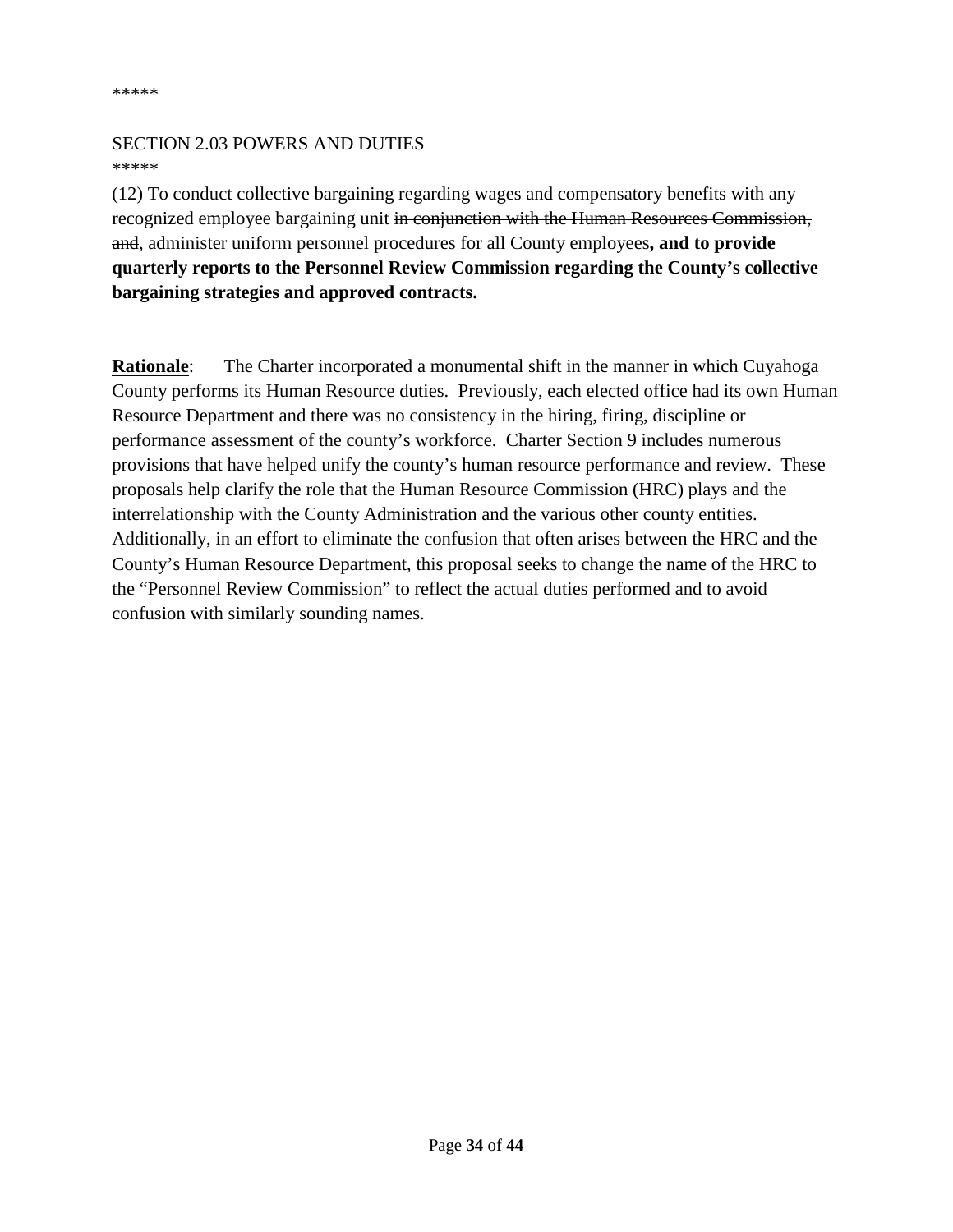### **Appendix A**

As required by Ordinance No. 02012-003, the Charter Review Commission held regular meetings to discuss proposed changes to the County Charter. All meetings were open to the public and the Agenda, Minutes and audio recordings of all meetings were posted on the County's website. These meetings were held on:

- Monday, November 5, 2012;
- Wednesday, November 21, 2012;
- Wednesday, December 12, 2012;
- Saturday, January 5, 2013;
- Wednesday, January 9, 2013;
- Saturday, January 12, 2013;
- Wednesday, January 16, 2013;
- Wednesday, January 23, 2013;
- Thursday, January 24, 2013;
- Wednesday, January 30, 2013;
- Saturday, February 2, 2013;
- Wednesday, February 20, 2013;
- Wednesday, February 27, 2013;
- Wednesday, April 3, 2013;
- Saturday, April 6, 2013;
- Thursday, April 11, 2013;
- Wednesday, May 1, 2013;
- Wednesday, May 8, 2013;
- Saturday, May 11, 2013;
- Wednesday, May 22, 2013;
- Saturday, June 1, 2013;
- Saturday, June 8, 2013;
- Saturday, June 15, 2013;
- Wednesday, June 18. 2013;
- Saturday, June 22, 2013; and,
- Wednesday, June 26, 2013.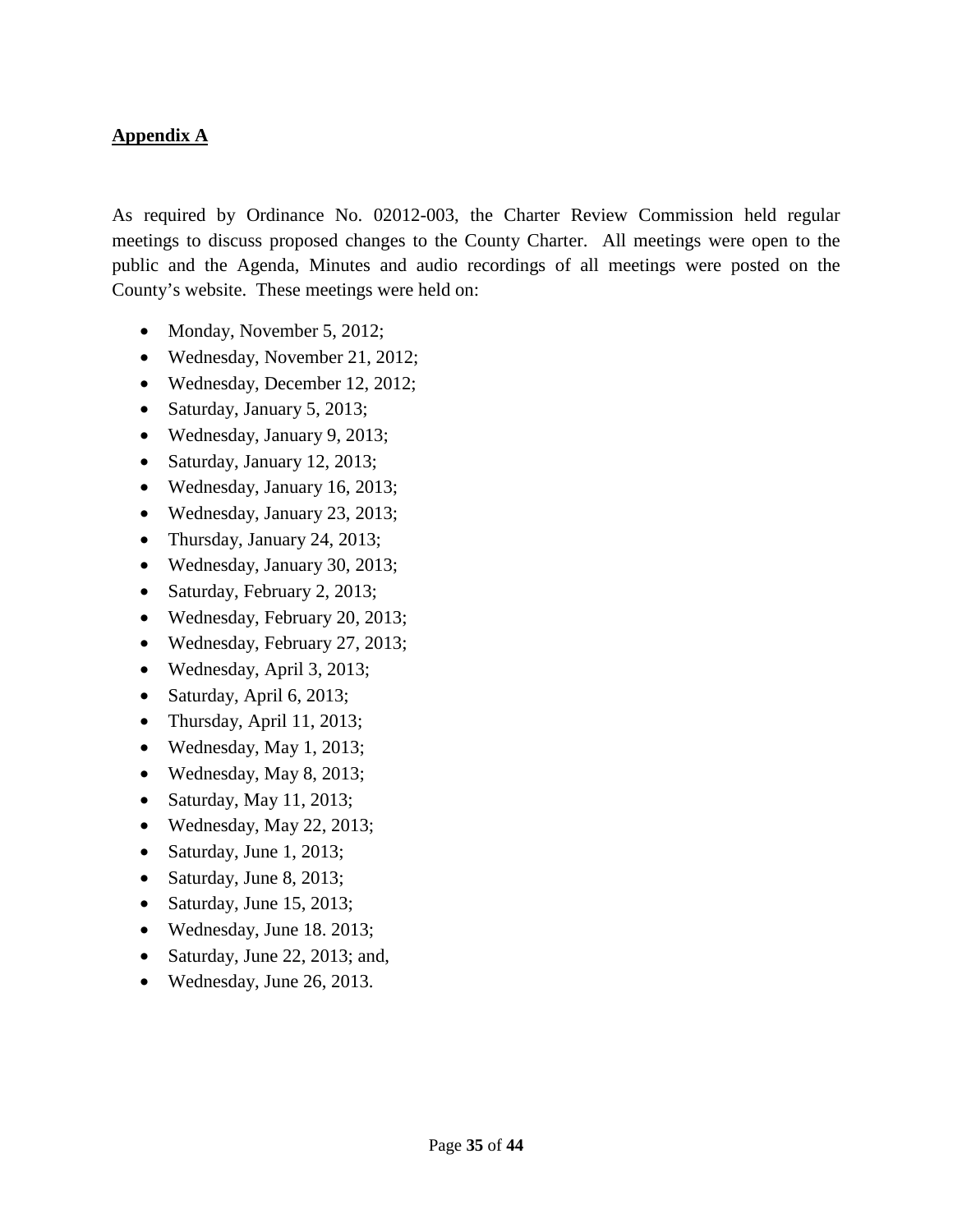In addition, the Commission conducted four public meetings to inform interested citizens of the issues before the Commission, and to solicit any comments and recommendations. The meetings were held:

- 1) April 17 (west) Westlake Recreation Center, Westlake;
- 2) April 18 (downtown) Tri-C Metro Campus, Cleveland;
- 3) April 20 (east) Tri-C Eastern Campus/Corporate College, Warrensville Heights;
- 4) April 22 (south) Brecksville Community Center, Brecksville.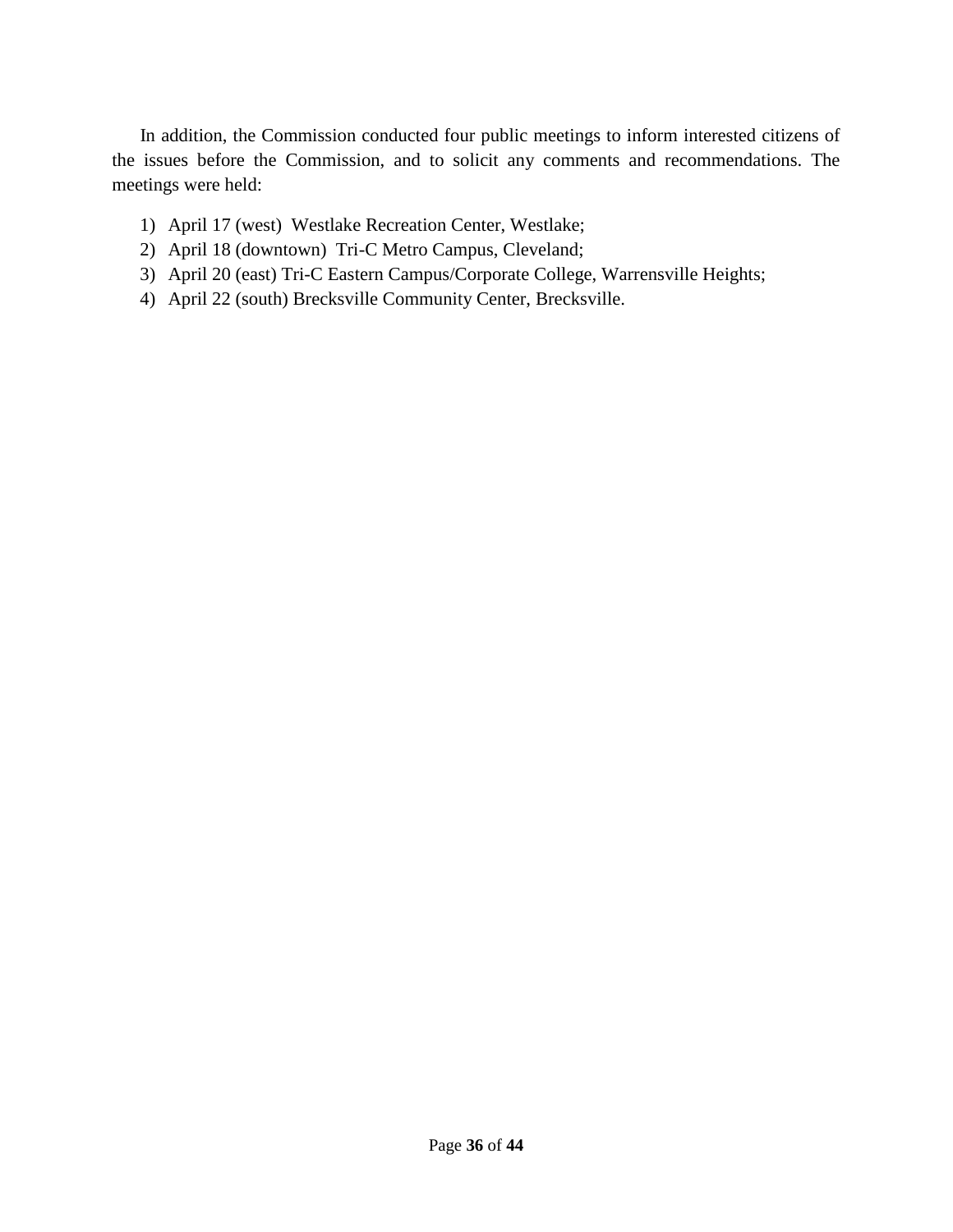## **Appendix B**

Persons Appearing Before CRC:

- Judge Ronald Adrine, Presiding Judge, Cleveland Municipal Court
- Harriet Applegate, AFL/CIO Director
- Francis X. Bova, Cuyahoga Sheriff
- Nailah K. Byrd, Cuyahoga County Inspector General
- C. Ellen Connally, Cuyahoga County Council President
- Yvonne Conwell, Cuyahoga County Councilwoman
- Sara DeCaro, HRC Counsel
- Edward FitzGerald, Cuyahoga County Executive
- Robert Frost, Chairman, Republican Party of Cuyahoga County
- Judge Nancy Fuerst, Presiding Judge, Cuyahoga County Court of Common Pleas
- Michael J. Gallagher, Cuyahoga County Councilman
- Chuck Germana, Cuyahoga County Councilman
- David Greenspan, Cuyahoga County Councilman
- Sister Joanne Gross, Senior Policy Advisor, Cuyahoga County Council
- Elise Hara, Director, Cuyahoga County Human Resources Department
- Penny Jeffrey, League of Women Voters
- Judge Larry Jones, Eighth District Court of Appeals
- Rebecca Kopcienski, Administrator, Human Resource Commission
- Eugene Kramer, attorney; drafter of County Charter
- David Kutik, attorney; Jones Day
- David Lambert, Assistant Prosecuting Attorney, Cuyahoga County
- Majeed G. Makhlouf, Cuyahoga County Director of Law
- Judge Richard Markus (retired)
- Lynda Mayer, League of Women Voters
- Timothy McGinty, Cuyahoga County Prosecuting Attorney
- Dale Miller, Cuyahoga County Councilman
- Joseph Nanni, Chief of Staff, Cuyahoga County Council
- Judge Diane Palos, Presiding Judge, Cuyahoga County Domestic Relations Court
- Katherine Palmer, Human Resource Commissioner
- Greg Popovich, Court Administrator, Cuyahoga County Court of Common Pleas
- Nial Raaen, National Center for State Courts
- Bob Reid, former Cuyahoga County Sheriff
- Andrea Rocco, Cuyahoga County Clerk of Courts
- Julian Rogers, Cuyahoga County Councilman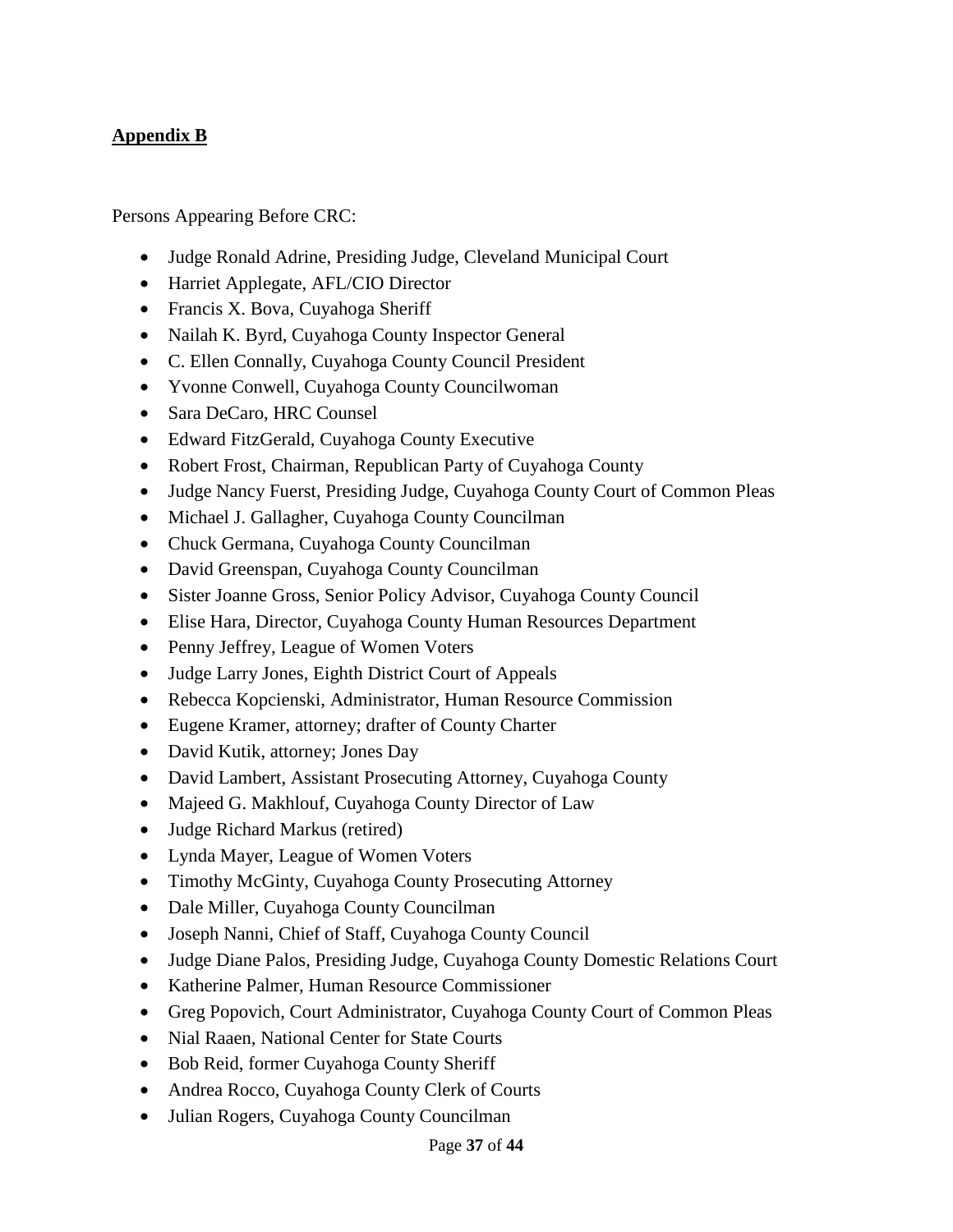- Jack Schron, Cuyahoga County Councilman
- Angela Simmons, Human Resource Commissioner
- Sunny M. Simon, Cuyahoga County Councilwoman
- Wade Steen, Cuyahoga County Fiscal Officer
- Judge Melody Stewart, Presiding Judge Eighth District Court of Appeals
- Homer Taft, attorney, civic activist
- Robert Tobik, Chief Cuyahoga County Public Defender
- Seth Wamelink, Next Generation Council
- Robert Wolff, Human Resource Commissioner
- Martin Zanotti, former Mayor, City of Parma Heights; Co-Chair, Charter Citizens Committee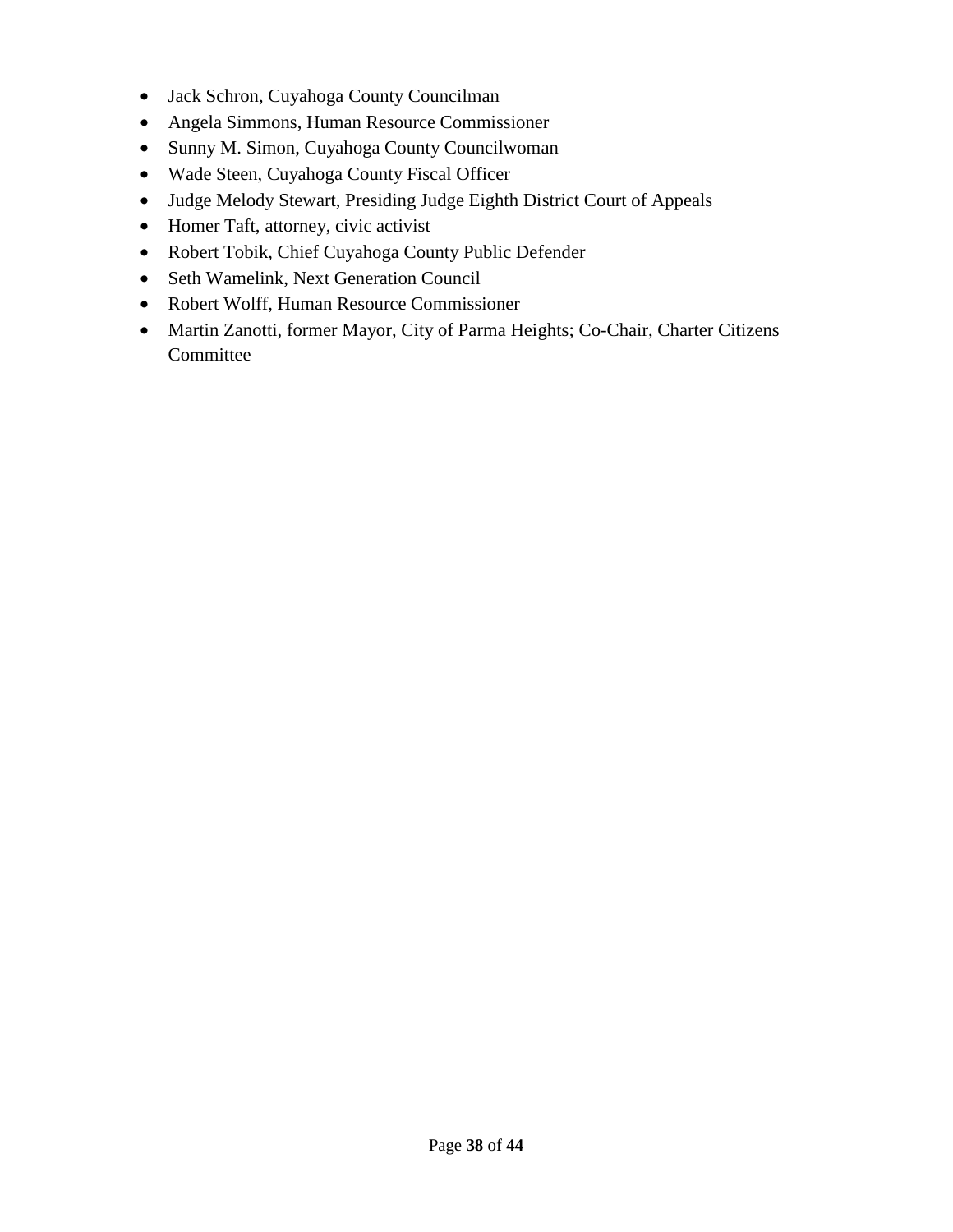### **Appendix C**

## **Minority Report by Kenneth Callahan, joined by Miesha Wilson Headen (This Minority Report Relates to Proposed Amendment 3)**

#### **Appointment of the County Clerk of Courts**

The minority submits that the Clerk should be selected from a vote of the Administrative Judges of the three affected Courts, or that the position should revert to an elected office. The Commission was presented information by a number of members of the Bench and Bar that Ohio Revised Code Chapter 2303, titled "Clerk of Court of Common Pleas", governs the various essential duties of the Clerk to the Court of Common Pleas, the 8<sup>th</sup> District Court of Appeals and the Domestic Relations Division of the Court of Common Pleas. The Clerk effectuates the judgments and orders that issue from these Courts in significant volume. Most importantly, RC 2303.26 states: "The clerk of the court of common pleas shall exercise the powers conferred upon him by statute and by the common law; **and in the performance of his duties he shall be under the direction of the court.**" (emphasis added). The minority submits that law, practice and common sense make the Clerk a judicial branch position, governed by Article IV of the Ohio Constitution. In proposing that the Clerk be appointed by, and serve at the pleasure of, the County Executive, the majority delivers an essential component of an independent judiciary to the control and direction of the Executive branch. This proposal creates the possibility of causing inefficiencies and political conflict, and is unique in the State of Ohio and in the United States among Courts of General Jurisdiction.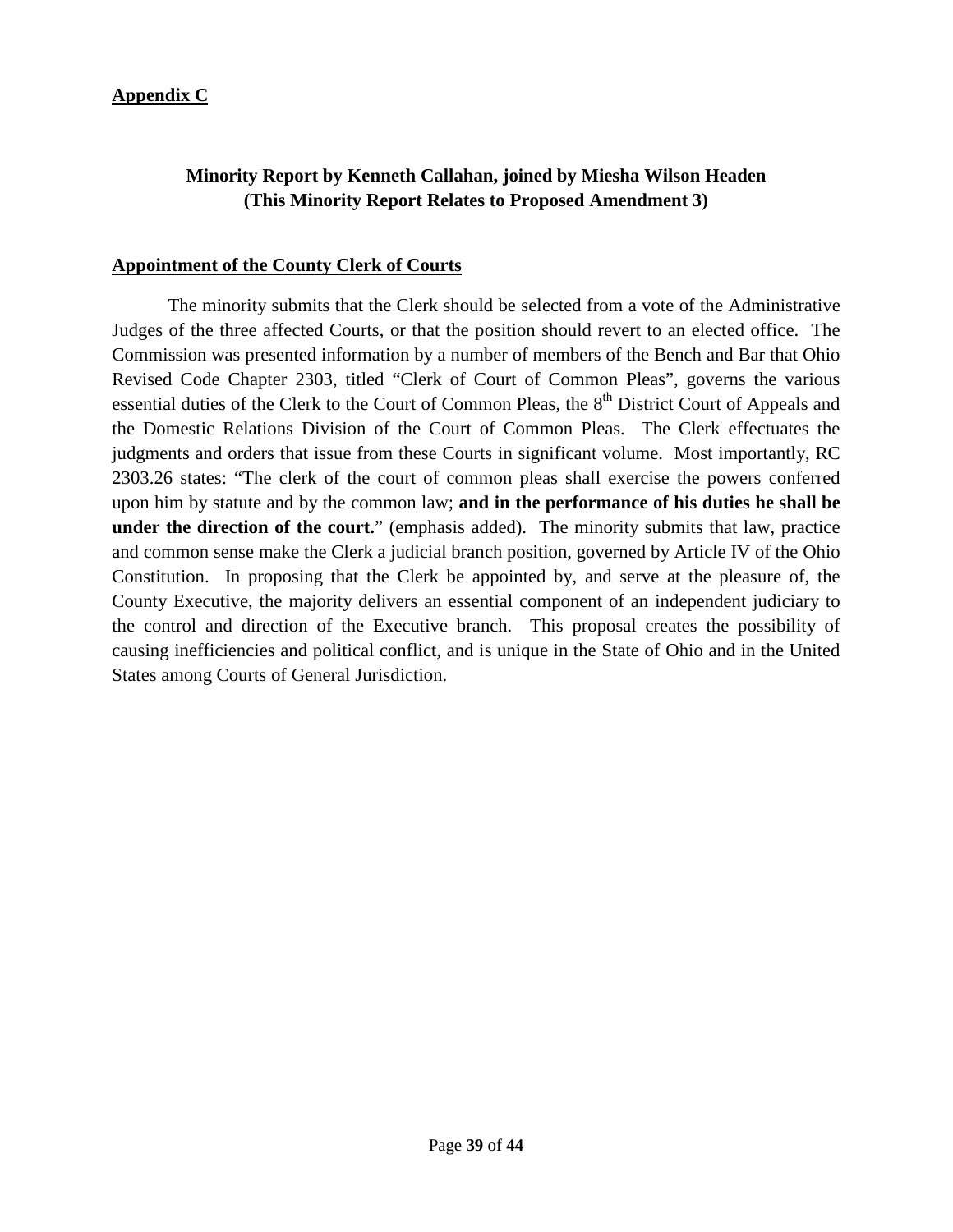#### **Minority Report –By Bruce H. Akers, joined by Nancy Dietrich and William Tarter, Jr. Duties of the Law Director and Prosecuting Attorney**

My colleagues and I submit this minority report to propose that Cuyahoga County Charter Sections 4.01 and 5.06 be amended to make the Director of Law responsible to act as counsel in any proceeding, including all civil litigation, on behalf of Cuyahoga County. We believe the majority's proposal, Proposed Amendment 9, fails to address structural concerns within our County Charter, which result in administrative inefficiencies.

As Cuyahoga County's first Charter Review Commission, it is our duty to evaluate whether the framework envisioned in the Charter has been effectively implemented. The Charter currently states that the "Director of Law shall be the legal advisor to *and representative of* the County Executive and County Council." This language unambiguously empowers the Director of Law to represent both the executive and legislative branches of Cuyahoga County without any explicit limitation. Eugene Kramer and Martin Zanotti, both of whom were principal architects of the original Charter, each stated before this Commission that the framers of the Charter intended to empower the Director of Law to represent the County in civil litigation.

Requiring the Prosecutor to represent the County in all civil litigation also creates an unnecessary duplication of efforts, whereby the Department of Law provides legal advice and support to County authorities up until the point of litigation, after which the matter must be referred to the Civil Division of the Prosecutor's office for representation in court. This system stifles effective representation by prohibiting attorneys in the Law Department, who are familiar with the underlying facts of the case and the wishes of their client, from advocating on behalf of the County in court. Proponents of the status quo have claimed that attorneys in the Civil Division offer special expertise in litigation, but this Commission has been presented no tangible evidence verifying such claims.

A fundamental tenet of our legal system is the right to select one's own legal counsel. The Director of Law is appointed by the County Executive and confirmed by Council. The Charter established this appointment process, as well as a system of checks and balances, to ensure all Article V officers are held accountable in the performance of their duties. The Civil Division of the Prosecutor's office, in contrast, reports directly to the Prosecuting Attorney, who remains a separately elected official, and who does not serve at the pleasure of either the County Executive or County Council. County clients dissatisfied with the Prosecutor's legal representation in court are restricted from retaining alternative counsel and have no formal recourse (short of a claim of legal malpractice) to hold the Prosecutor accountable for any failure to adequately represent the County. Empowering the Director of Law to litigate on behalf of County authorities will improve accountability within the system.

Our Charter must be written to withstand the test of time. The Charter purposefully establishes two County-wide elected offices: the County Executive and Prosecuting Attorney, both of which carry substantial power and responsibility. It is highly foreseeable that future occupants of these two offices will have managerial, political, or legal disputes that will implicate substantial conflicts of interest. This Charter Review Commission concluded that the independently elected Prosecutor should act as the primary institutional check on the Executive. It would therefore be unethical and impractical to mandate the Prosecutor represent the County Executive in court. Empowering the Director of Law to litigate on behalf of the County, and delineating which clients each office represents, relieves this inherent conflict.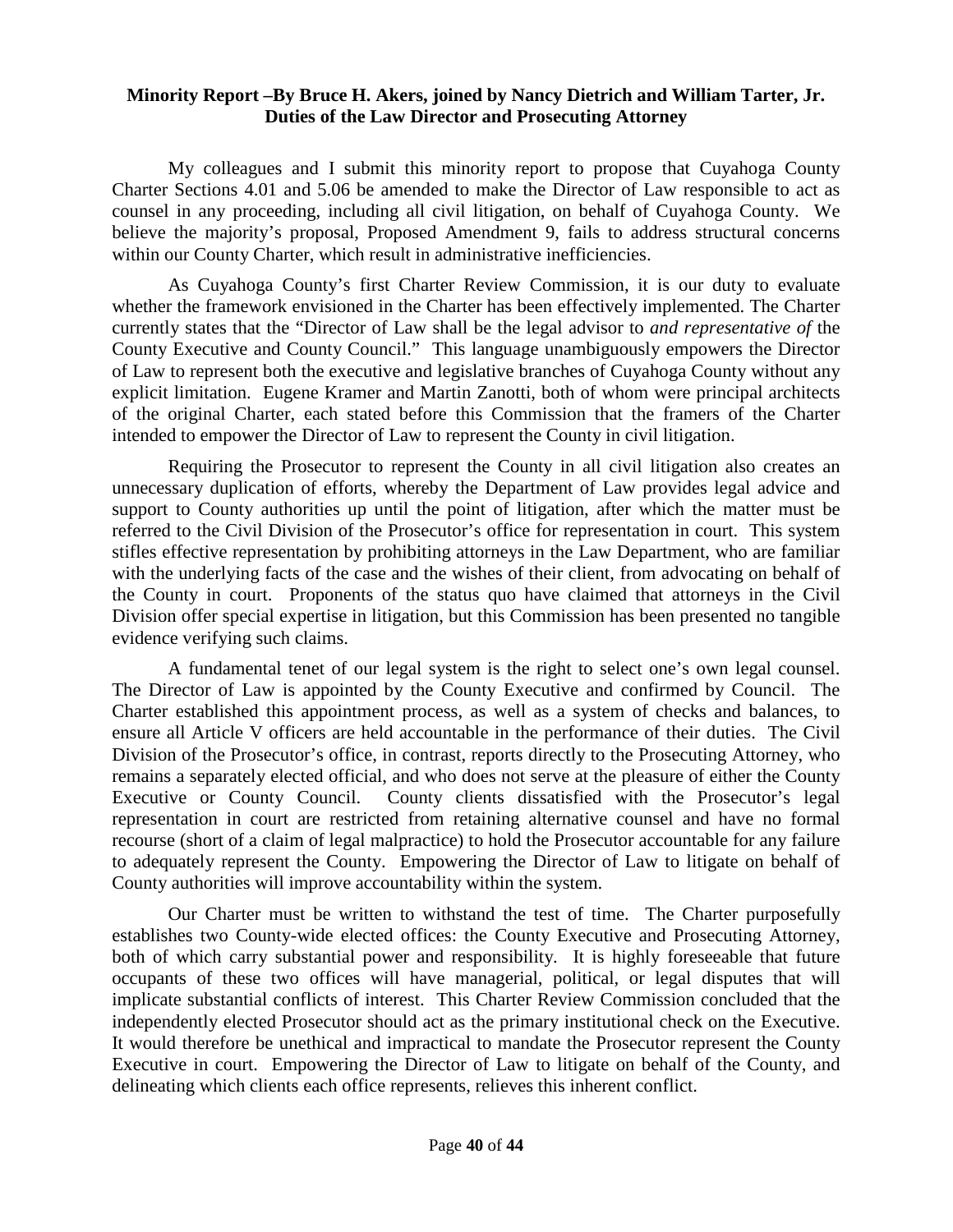## **Minority Report by William Tarter, Jr. Seconded by Chairman Bruce Akers and Nancy Dietrich (A vote to reject this submitted proposal was approved by the CRC 5-3)**

### **Campaign Contribution Limits**

Lack of charter language pertaining to campaign finance allows anyone to donate any amount he/she wants directly to a candidate. In fact, that is exactly what happened in 2010 when one county candidate received \$400,000 from a single individual. Campaign contribution limits serve as one effective means to prevent corruption of elected officials and ensure a level playing field.

The Campaign Finance transition workgroup, chaired by Prosecutor Mason, initially proposed limits of \$750 per donor per candidate (while also prohibiting the donation of money from county employees to existing county officials, among other recommendations). A majority of CRC members did not support the \$750 limit, or a proposed \$1500 increased limit. The final proposal, to match donation limits to those of the state, was a compromise and would allow for some campaign finance language to be in the charter, while still not being prohibitive to fundraising. Aligning with state limits, which allow for inflation-related adjustment, avoids the problem of specifying monetary amounts, which could change with inflation. With due respect to all parties, the current proposed language from CRC, which makes the establishment of campaign donation limits a duty of County Council, asks the very people most affected by the outcome (and thus, with a direct conflict of interest) to propose the solution.

This proposal was not without precedent. A Plain Dealer story in 2009 quotes former Parma Heights Mayor and charter framer Martin Zanotti on the subject: "We missed it," saying that lack of campaign finance restriction in the charter was an oversight and could be changed later.

Incorporating the proposed state campaign finance limits into the charter, a proposal supported by members of both political parties, would have sent a strong message about the importance of the topic to the new government. Additionally, it would have brought the county government into alignment with other levels of government, which also have campaign contribution limits.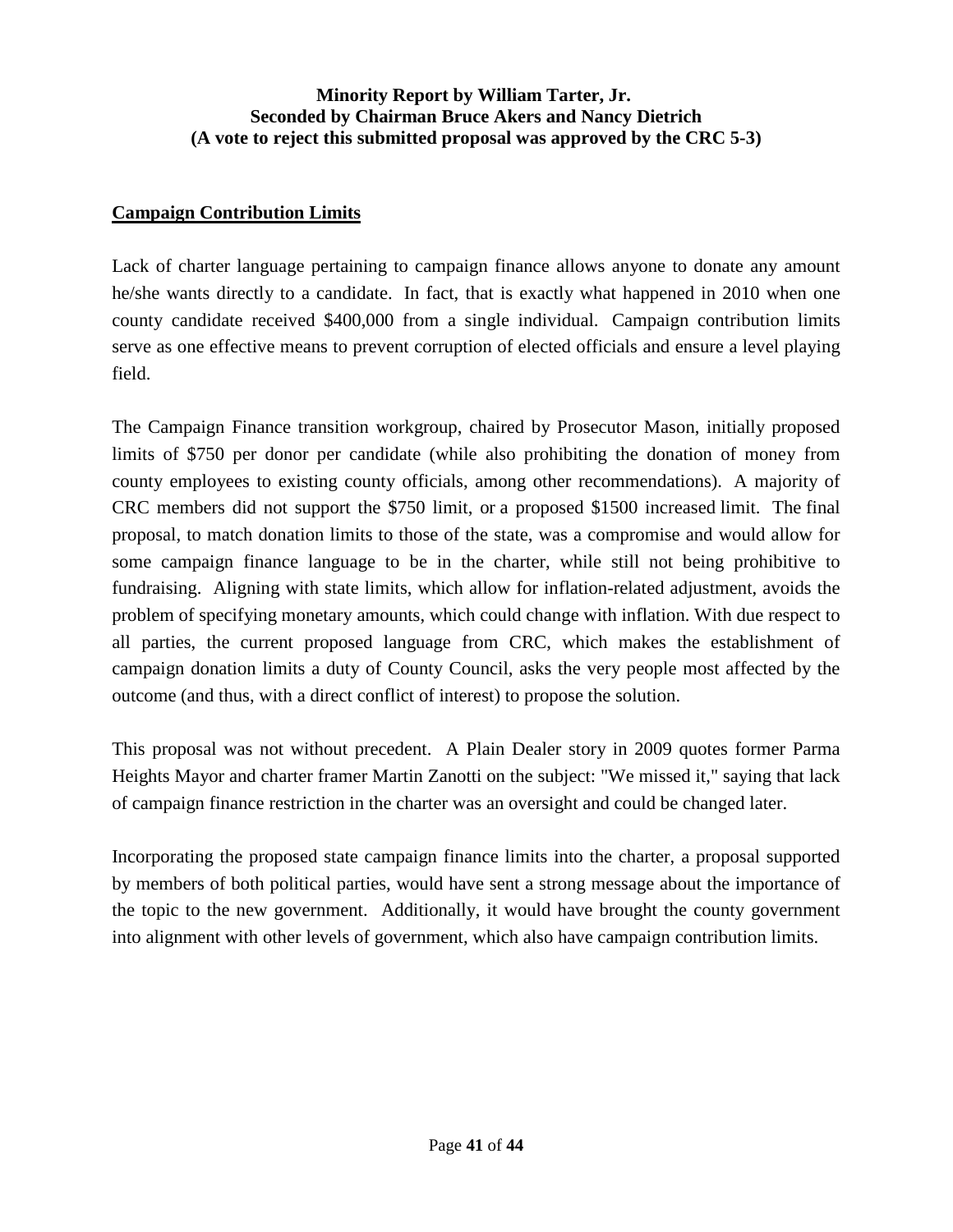#### **Minority Report by William Tarter, Jr. Seconded by Mayor Riley**

### **Retire/Rehire (a.k.a. Double-Dipping)**

Two proposals:

- 1) Would bar county employees from retiring and being rehired (as is the case under County Executive FitzGerald in everyday practice)
- 2) To allow for employees to retire and be rehired, but they would have to donate half of their salary to the new county Education fund

The practice of Retire/Rehire, also known as "Double-dipping," has no place in government. While legal, it limits job opportunities for new individuals to become employed and begin contributing to the pension system, it limits promotion, as well as limits monies paid to the state pension funds as a result of the local governments/organizations matching contributions, thus lowering benefits for everyone. With unemployment levels already high, it is important that those who have earned their pension should enjoy it and continue to serve their community in another capacity, while still allowing for individuals to begin their career in public service and help to ensure the financial health of the pension system. By adding the language about the practice of "retire/rehire," we would have sent a strong message to county voters and to the rest of the state that this new government is truly about accessibility and opportunity.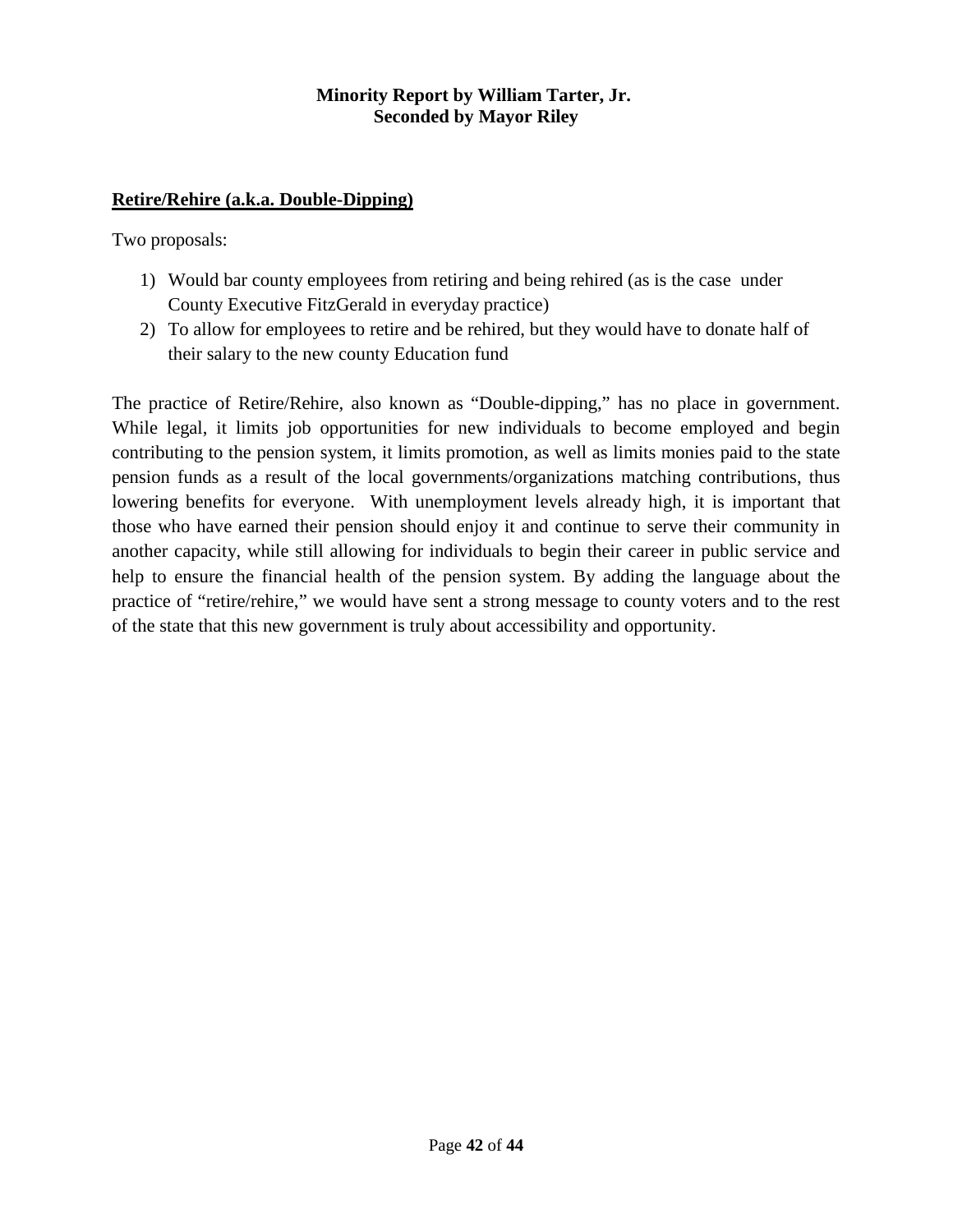#### **Minority Report by William Tarter, Jr. Seconded by Nancy Dietrich**

#### **Nonpartisan Primary**

According to the proposals, a non-partisan primary, with a run-off between the top two votegetters regardless of party affiliation, would result in a general election which provides a choice between the two candidates who are actually the most popular with the most voters in their district, regardless of political affiliation. Both the primary and the general election would become more meaningful, encouraging greater voter participation. Original submission and support for this concept was expressed to the CRC by the League of Women Voters and citizens Homer Taft and William McLaughlin.